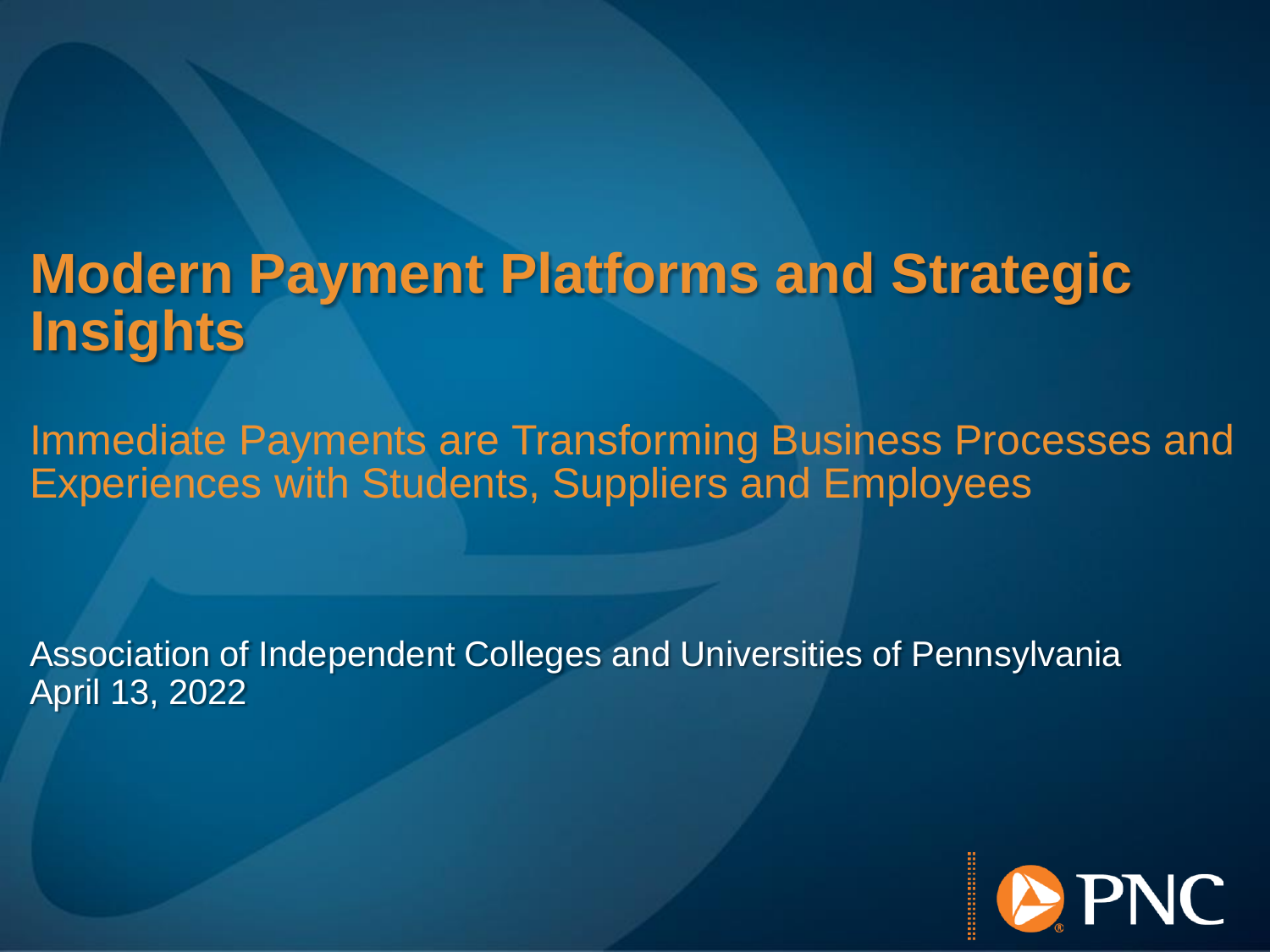Emerging faster payment solutions (such as RTP and Zelle), combined with real time processing and integration through API connectivity, are strongly aligned with broader preferences for toward **immediacy** and **interconnected** systems



And are helping organizations **interrupt** long-standing business practices and create transformative, digital experiences …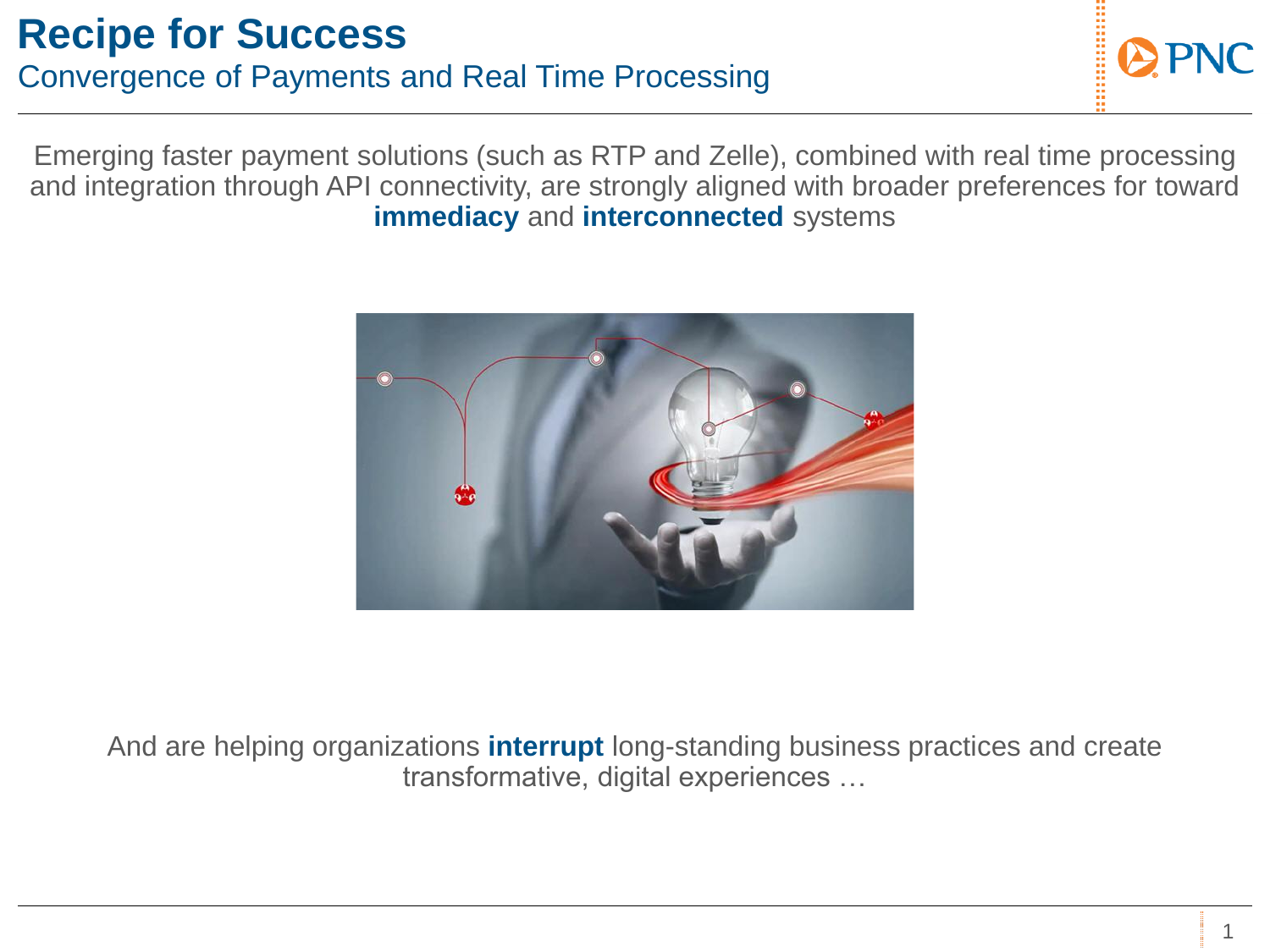

Primanti Bros Sandwich

# **Hungry for Results**

Focus on Digital Transformation

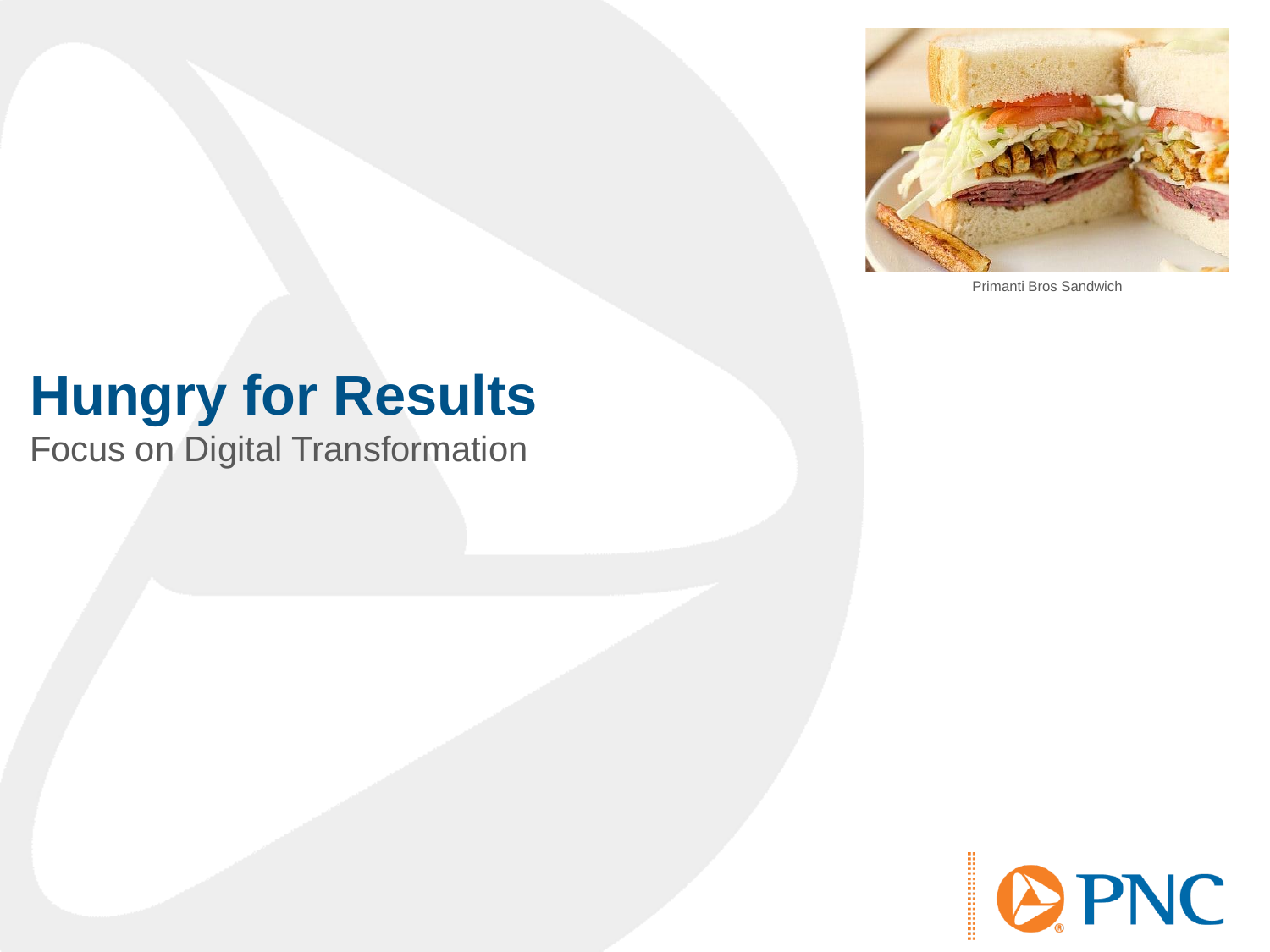## **Hungry for Results**

Digital Transformation is Powering Organizations to Compete and Win



**Digital Transformation is Top-of-Mind** 

#### **Effective Digital Adoption Significantly Increases Likelihood of Success**



**53% of surveyed CIOs identified enterprise-level digital transformation as the top initiative on corporate agendas<sup>1</sup>**



**Technology leaders are almost 2X as likely to realize enterprise objectives than their peers<sup>2</sup>**

**IT Investment is Prioritizing the Customer Experience**

**Application Programming Interfaces (APIs) are Driving Transformation**



**45% of surveyed CIOs identified Customer Experience and Engagement as the key area attracting businessmanaged IT investment<sup>1</sup>**



**83% of organizations consider APIs to be a critical part of their ongoing business strategy<sup>3</sup>**

**How would you rate your organization's overall digital readiness …**

<sup>1</sup>KPMG: CIO Survey (2020)

<sup>2</sup>The Hackett Group: Key Issues Study (2021) Technology leaders are the top quartile of respondents based on a composite score factoring in adoption of process automation, data and analytics and emerging technologies, and the extent to which these technologies met business objectives. <sup>3</sup>Cloud Elements: The State of API Integration (2020)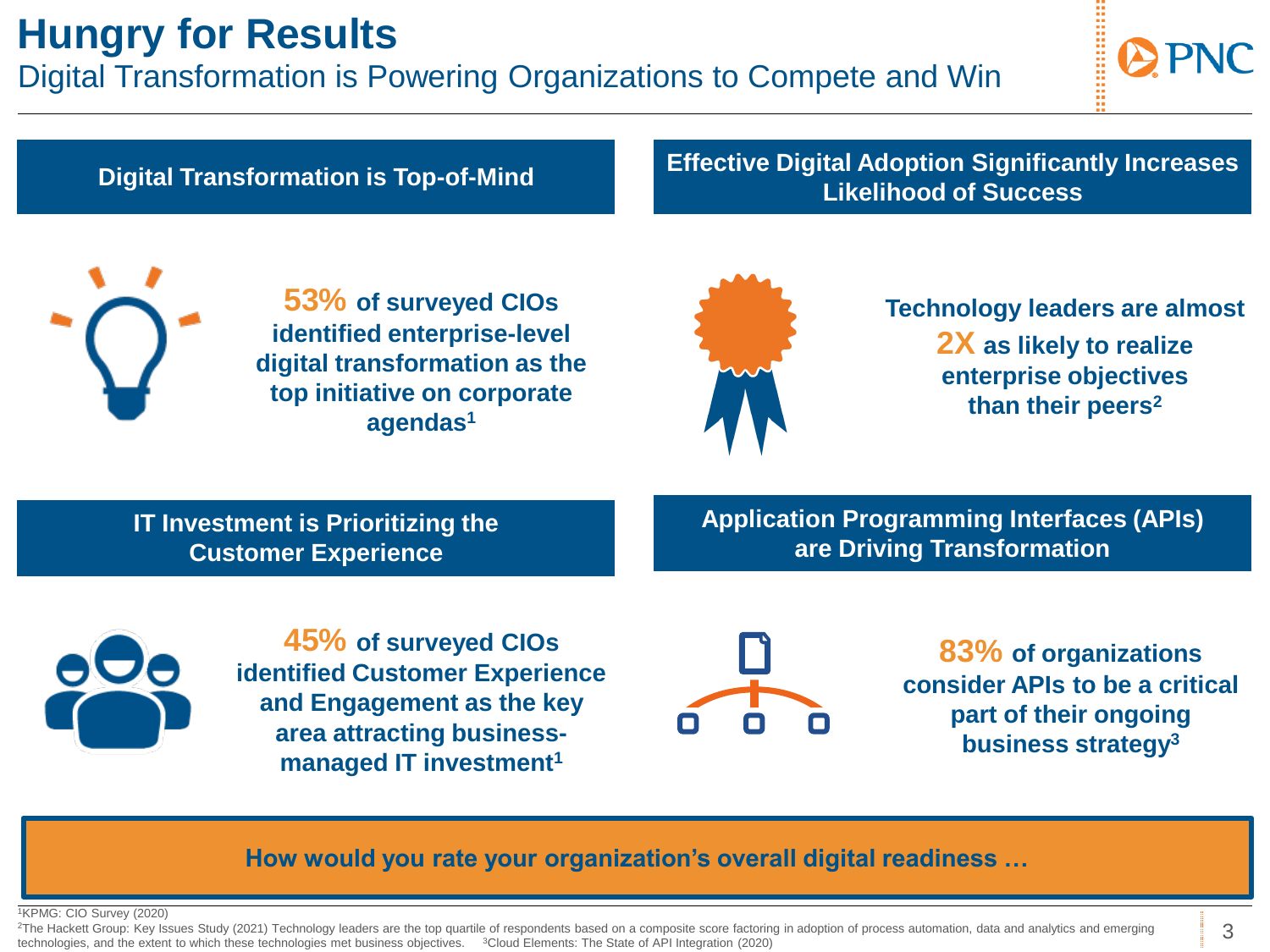## **Hungry for Results**

Higher Education Digitizing to Enhance Experiences and Improve Outcomes

**Was your institution engaged in some level of digital transformation prior to COVID-19?**



**Is your institution now engaged in some level of digital transformation because of COVID – 19?**



 $\blacksquare$  Significantly  $\blacksquare$  Somewhat  $\blacksquare$  Very Little  $\blacksquare$  Not at All

 $\blacksquare$  Significantly  $\blacksquare$  Somewhat  $\blacksquare$  Very Little  $\blacksquare$  Not at All

#### **While the primary focus has been on impacting direct educational experiences, college and universities are now also looking to operating systems and business practices**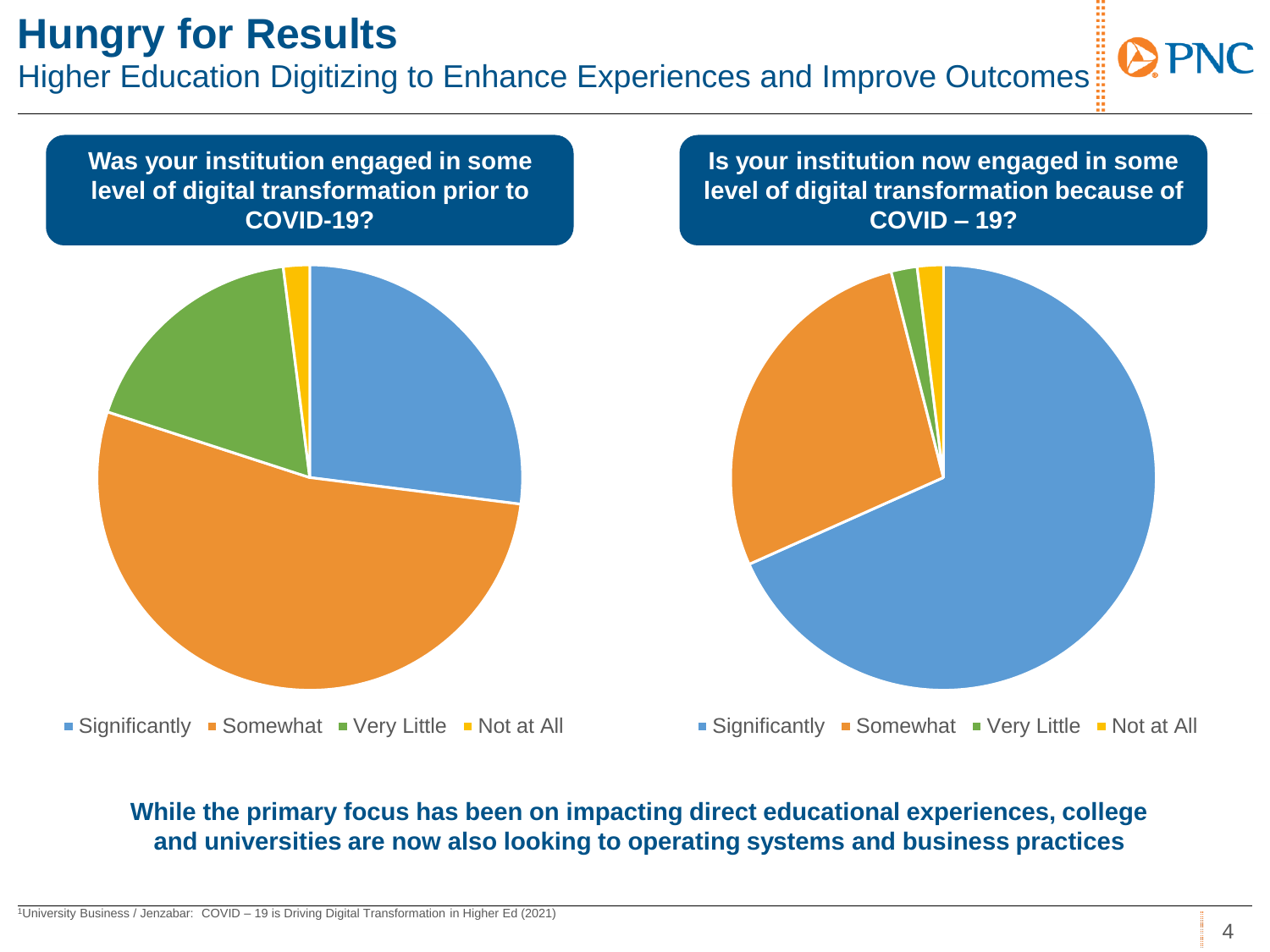

## **Key Ingredients**

Accelerating Change is Creating Opportunity

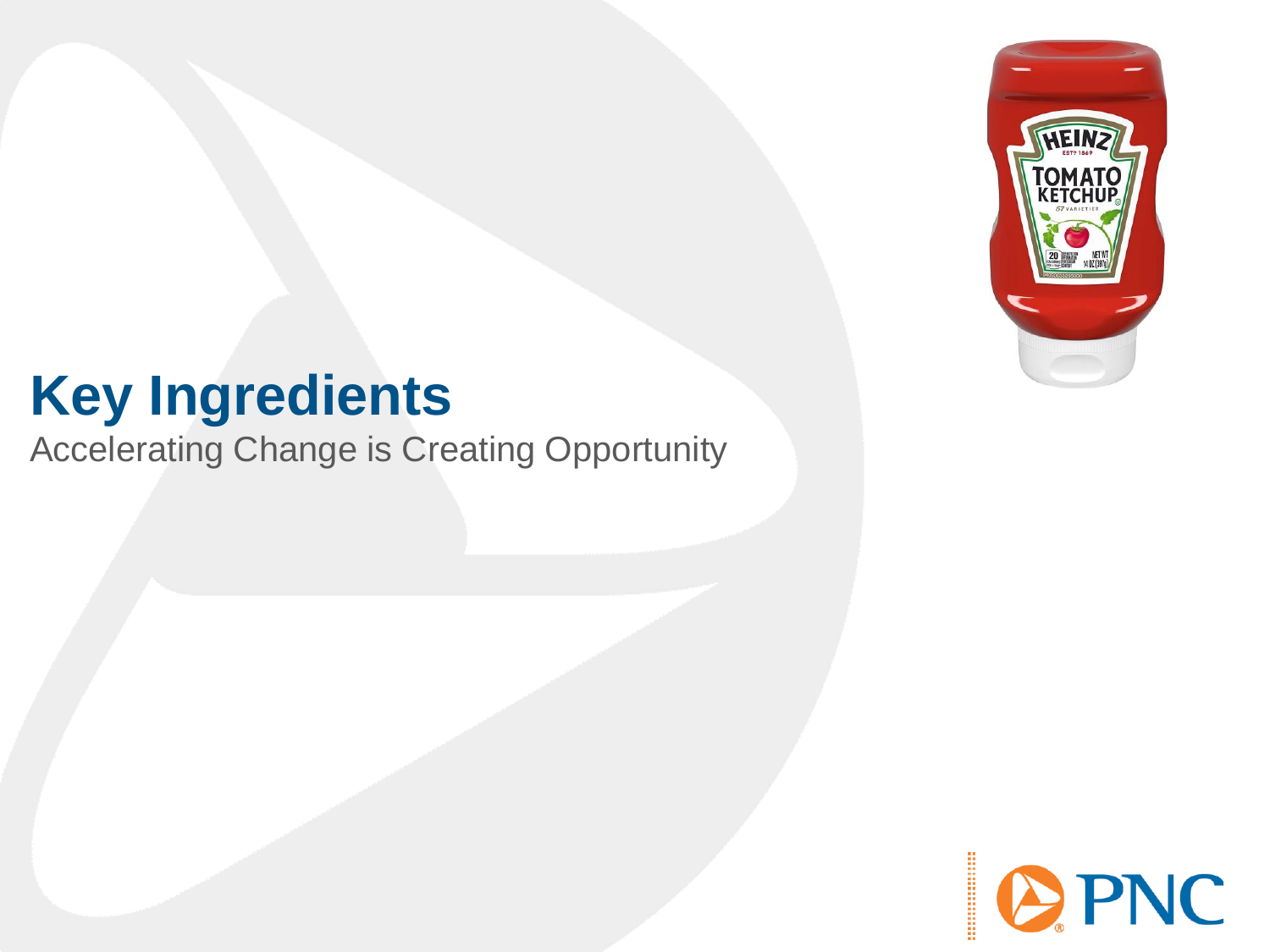## **Key Ingredients**

### Emerging Payment Modalities – Each Offering Different Attributes / Utility



|                                       | <b>Real-Time</b><br><b>Payments</b> | <b>Zelle</b>                                 | <b>Push to Debit</b><br>(P2D)           | <b>Same-Day ACH</b>                            | <b>Wire</b>            |
|---------------------------------------|-------------------------------------|----------------------------------------------|-----------------------------------------|------------------------------------------------|------------------------|
| <b>Payment</b><br><b>Method</b>       | <b>Credits only</b>                 | Credits only                                 | Credits only                            | <b>Credits or Debits</b>                       | Credit                 |
| <b>Target</b>                         | <b>B2B/B2C</b>                      | B <sub>2</sub> C                             | B <sub>2</sub> C                        | <b>B2B/B2C</b>                                 | <b>B2B/B2C</b>         |
| <b>Finality</b>                       | Irrevocable                         | Reversals and<br>Returns may be<br>requested | Irrevocable                             | Reversals and<br>Returns may be<br>requested   | Irrevocable            |
| <b>Remittance</b><br><b>Data</b>      | 140 characters                      | 200 characters                               | None                                    | 9999 addenda<br>records, 94<br>characters each | 9,000 characters       |
| <b>Network</b><br><b>Availability</b> | 24x7x365                            | 24x7x365                                     | 24x7x365                                | 1:45pm EST                                     | 5:57pm EST             |
| <b>Transaction</b><br>Limit           | \$1,000,000<br>(no limit if on-us)  | <b>None</b>                                  | \$50,000                                | \$1,000,000                                    | <b>None</b>            |
| <b>Payee</b><br><b>Information</b>    | Routing #<br>Account #              | Email                                        | 16-digit Debit<br><b>Card Number</b>    | Routing #<br>Account #                         | Routing #<br>Account # |
| <b>Settlement</b>                     | 15 seconds                          | 5 minutes                                    | 10 seconds                              | Same Day                                       | <b>Near Real-time</b>  |
| <b>Membership</b>                     | <b>RTP Network</b><br>connection    | Open to all banks                            | Visa/MasterCard<br>bank issued<br>cards |                                                | - -                    |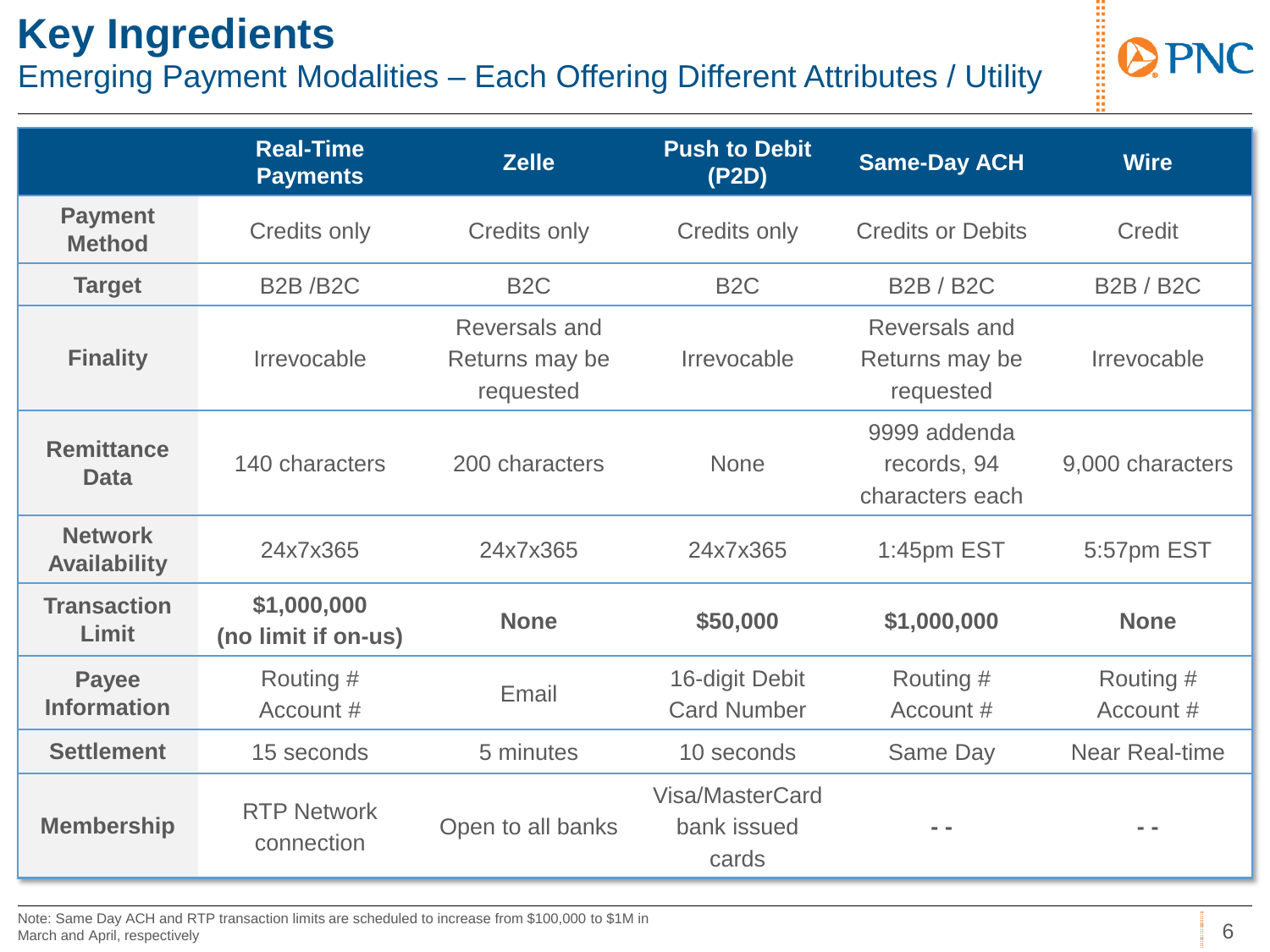### **Key Ingredients** Getting Full





**We've come a long way since PNC processed one of the first RTP transactions (11/14/17)**

### **We are at a point of operational ubiquity for these solutions**



**Zelle** 

- **61%** of all US accounts currently accessible – technical accessibility increases to **75%** via TPSPs<sup>1</sup>
- 38M transactions (\$16B) processed in Q4 2021 – 13% increase over prior quarter
- **1.8** billion payments processed in 2021 increase of 49% over 2020<sup>2</sup>
- Payment value double that of closest P2P competitor
- Increasing business payments  $-$  up 162%



**Push to Debit solutions can deliver** payments to **97%** of domestic Visa and MasterCard accounts<sup>3</sup>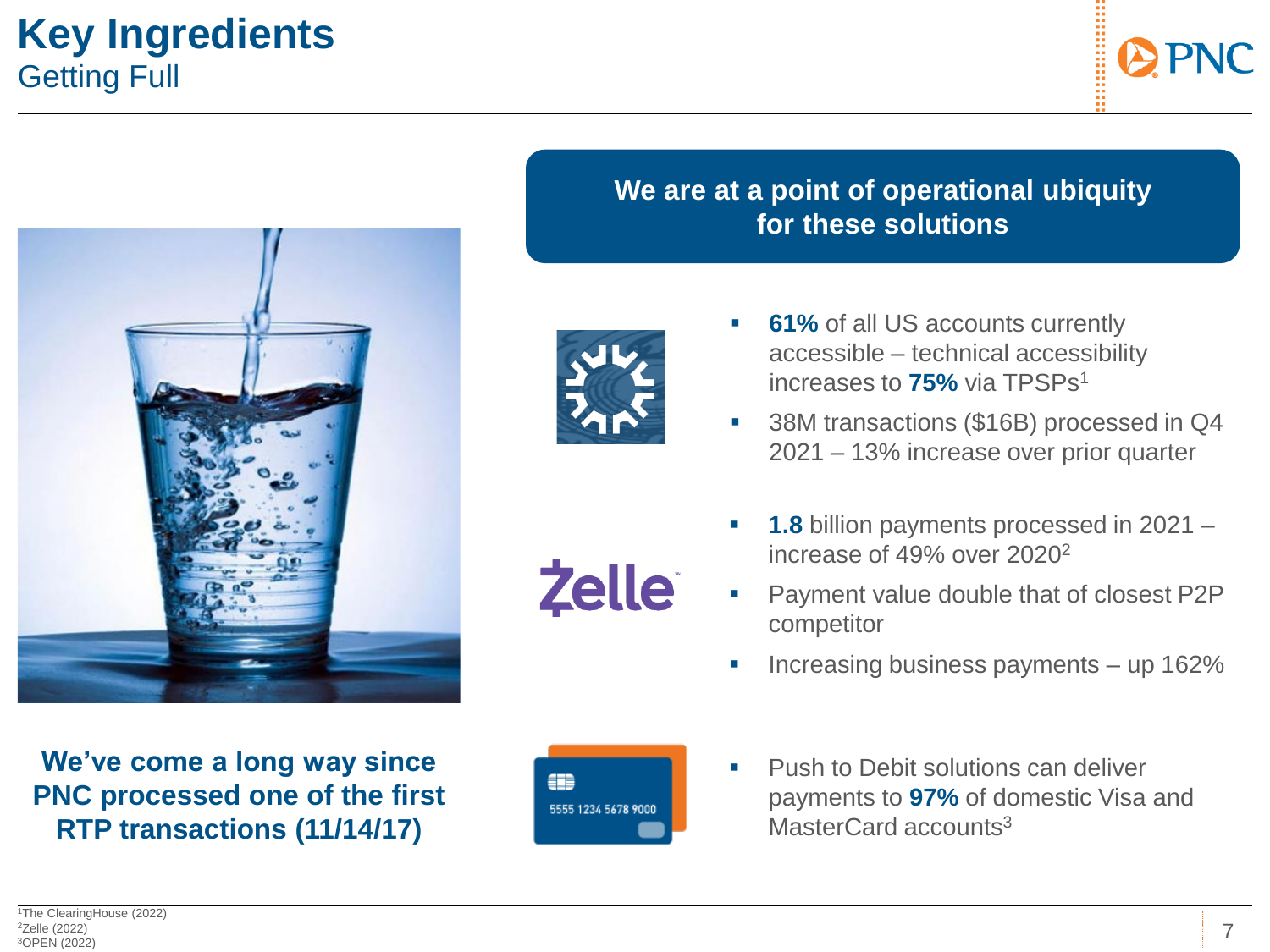

### **Banks Are Approaching API's From Varying Perspectives**

**Utilize API's to more seamlessly connect internal system operations**

**Enable development and integration with third party solutions**

**Create discrete capabilities and solutions to collect, pay and receive information**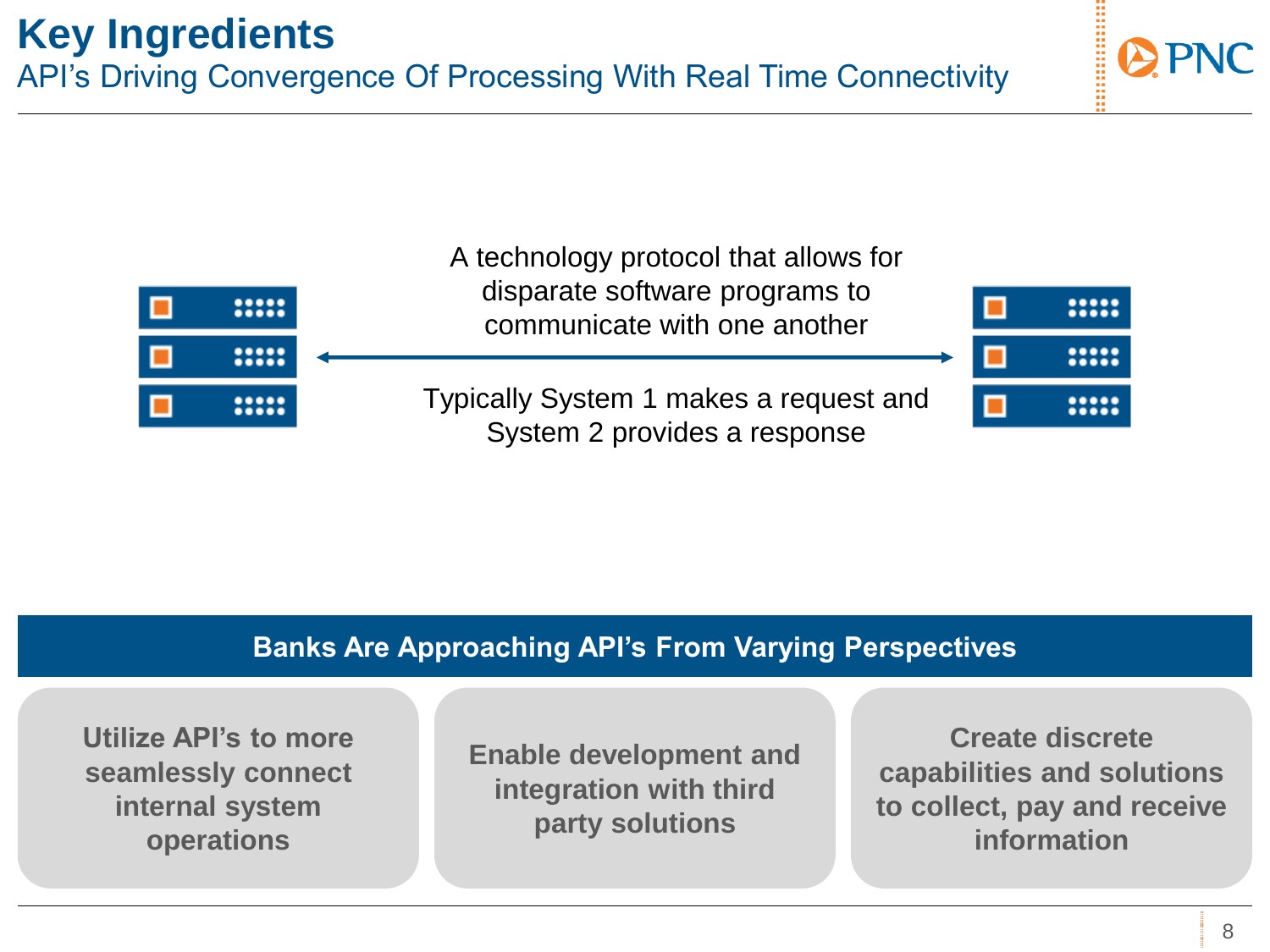### **Key Ingredients** Examples of API's Impacting Financial Processes

**SESSION** 

### **Information Reporting Embedded in ERP**

| \$160,000,00<br><b>BANK BALANCE</b>              | Moments son        | \$-6,069,900.00<br><b>BANK RALANCE</b>                                                                           | Monarity app | \$1,633,873.95<br><b>BANK BALANCE</b> | Monwrite appt |             |                             |
|--------------------------------------------------|--------------------|------------------------------------------------------------------------------------------------------------------|--------------|---------------------------------------|---------------|-------------|-----------------------------|
| \$240,000.00<br>IN QUICKBOOKS                    | 6                  | \$-6,069,900.00<br>IN QUICKBOOKS                                                                                 | a            | \$-424,528.69<br>IN QUICKBOOKS        | 12            |             |                             |
|                                                  |                    |                                                                                                                  |              |                                       |               |             | $\hat{\phantom{a}}$         |
| Θ                                                |                    | Take a shortcut! Discover all the ways you can save time in QuickBooks. It's all in this video (2:45s)           |              |                                       |               |             | $\times$                    |
|                                                  |                    |                                                                                                                  |              |                                       |               |             |                             |
|                                                  |                    | We were able to get transactions from ZZ-CCNP-NEW starting from 03/11/2019.                                      |              |                                       |               |             | $\times$                    |
| Batch actions                                    | ▽▼<br>All          | You can match items to existing records or add them as new records. Need more data?<br>All (6)<br>Recognized (0) |              |                                       |               |             | a.                          |
| Accept Selected                                  | DESCRIPTION        | PAYEE                                                                                                            |              | CATEGORY OR MATCH                     | SPENT         | RECEIVED    |                             |
| $\bullet$<br>Exclude Selected<br>Modify Selected | Money Transfer Cr. |                                                                                                                  |              | Uncategorized Income                  |               | \$25,000.00 | (6)<br><b>ACTION</b><br>Add |

#### **Invoice Automation into NetSuite**



#### **Payment on Delivery**

|                      | Find Anather Receiver?                  |
|----------------------|-----------------------------------------|
|                      | ! Confirm payment prior to delivery.    |
| <b>Receiver Name</b> | XY Zystems                              |
| Receiver Address     | 123 West Street<br>Pittsburgh, PA 15222 |
| Amount               | 10,500.00                               |
| Value Date           | 06/04/2019<br>w                         |
| Remittance           | Invoice #12345                          |
|                      | Send Request                            |

#### **Mobile Check Deposit**

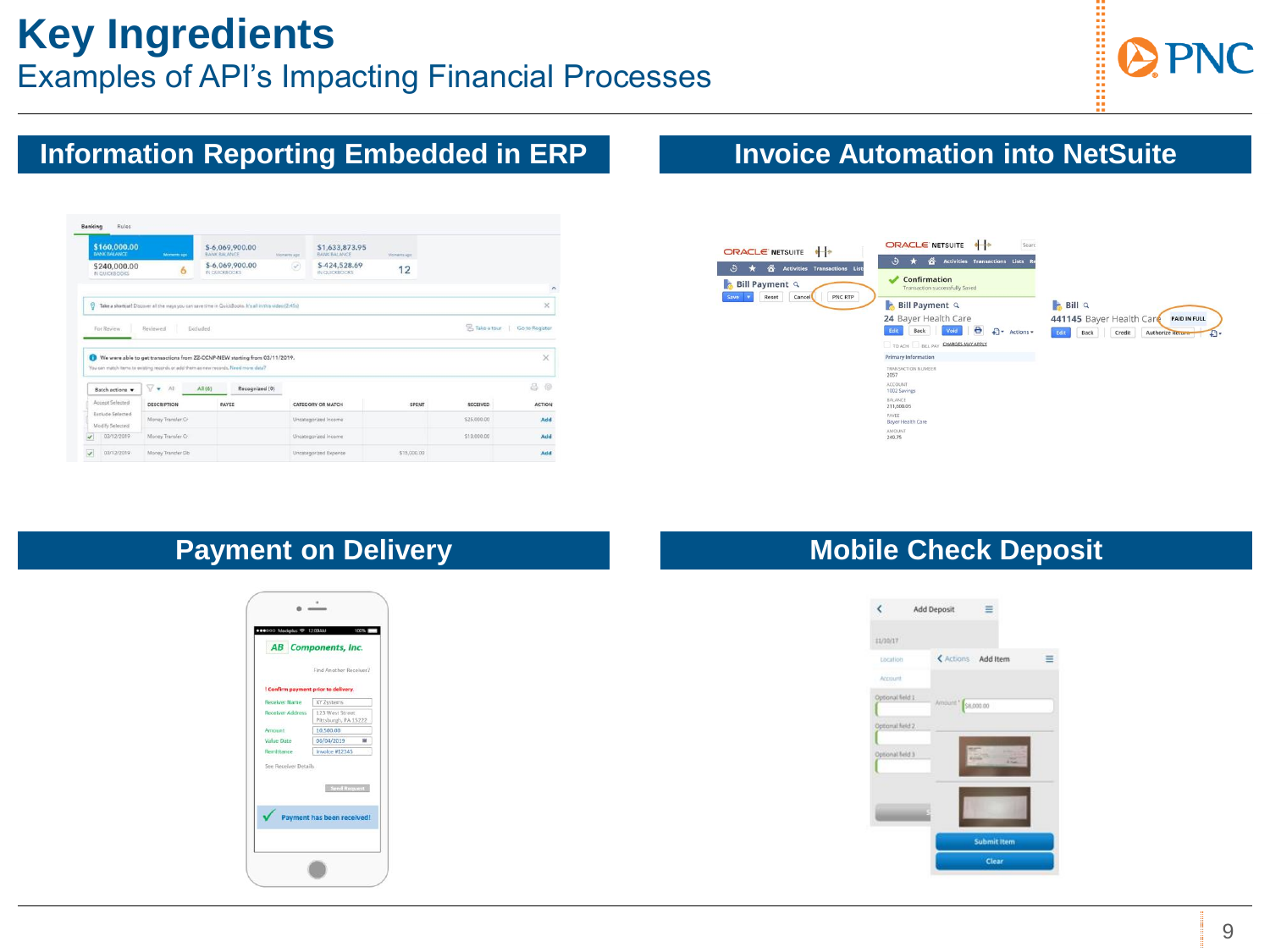## **Key Ingredients**

Changing Preferences Toward Immediacy and Ease of Use



**The Pandemic Accelerated Consumer Digital Payment Utilization**

**Digital Wallets Casting a Larger Shadow over Payments**



**82%** of American consumers reported using digital payments in 2021<sup>1</sup>



The percentage of digital wallet payments as a share of overall card payments increased more than **5X** from 2017 through 2020<sup>2</sup>

#### **Younger Generations are Driving Peer to Peer Payment Network Growth<sup>3</sup>**



**Millennial Business Leaders are Leading Payments Change** 



Millennial led small and medium businesses have reported **2X** the increase of Zelle, Venmo and PayPal payments as those led by Baby Boomers<sup>4</sup>

<sup>1</sup>McKinsey & Co: New Trends in US Consumer Digital Payments (2021) <sup>2</sup>Federal Reserve: Findings from the Federal Reserve Payments Study (2021)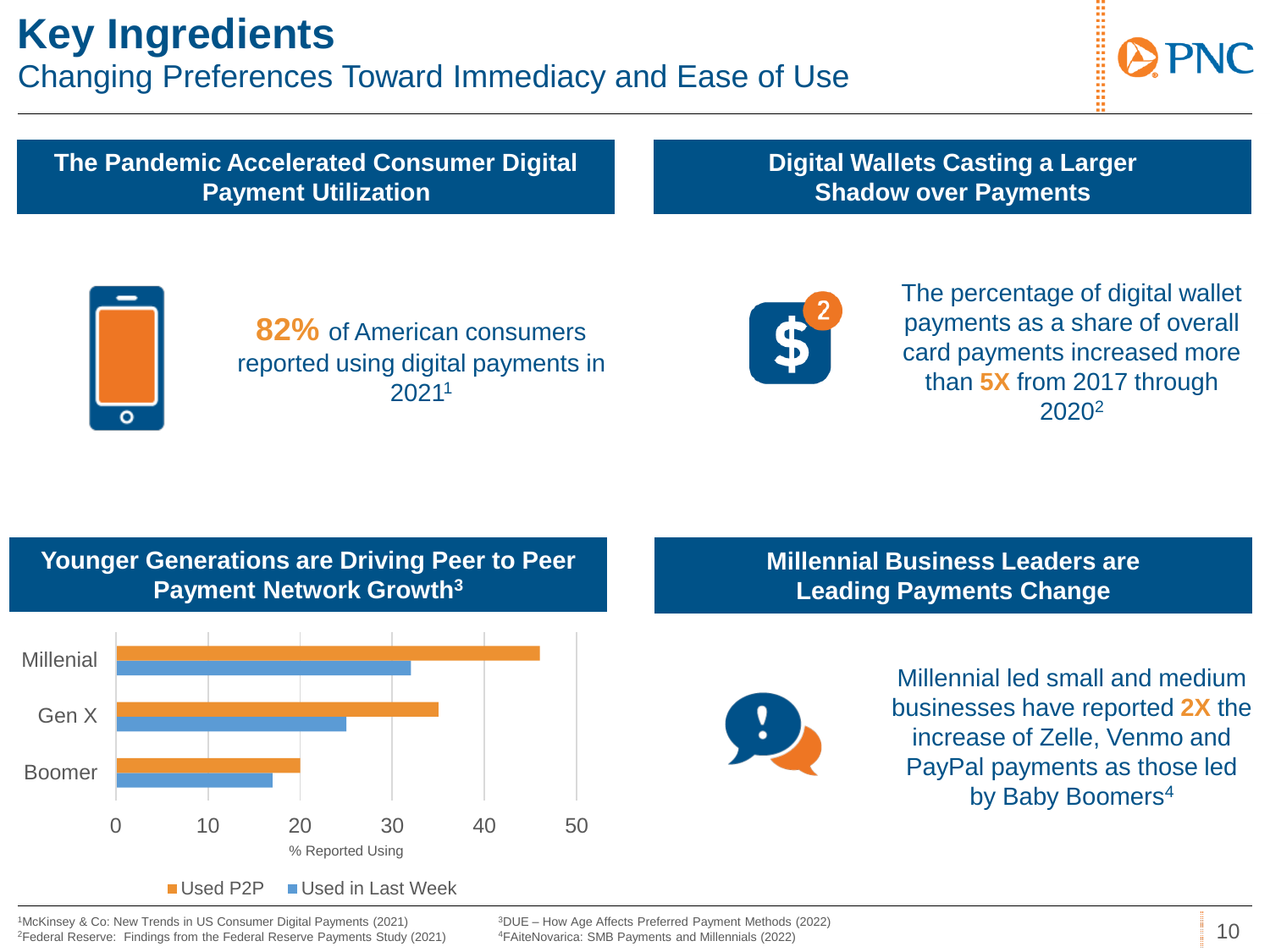

Prantl's Burnt Almost Tort

## **The Perfect Recipe**

Actionable Strategies …

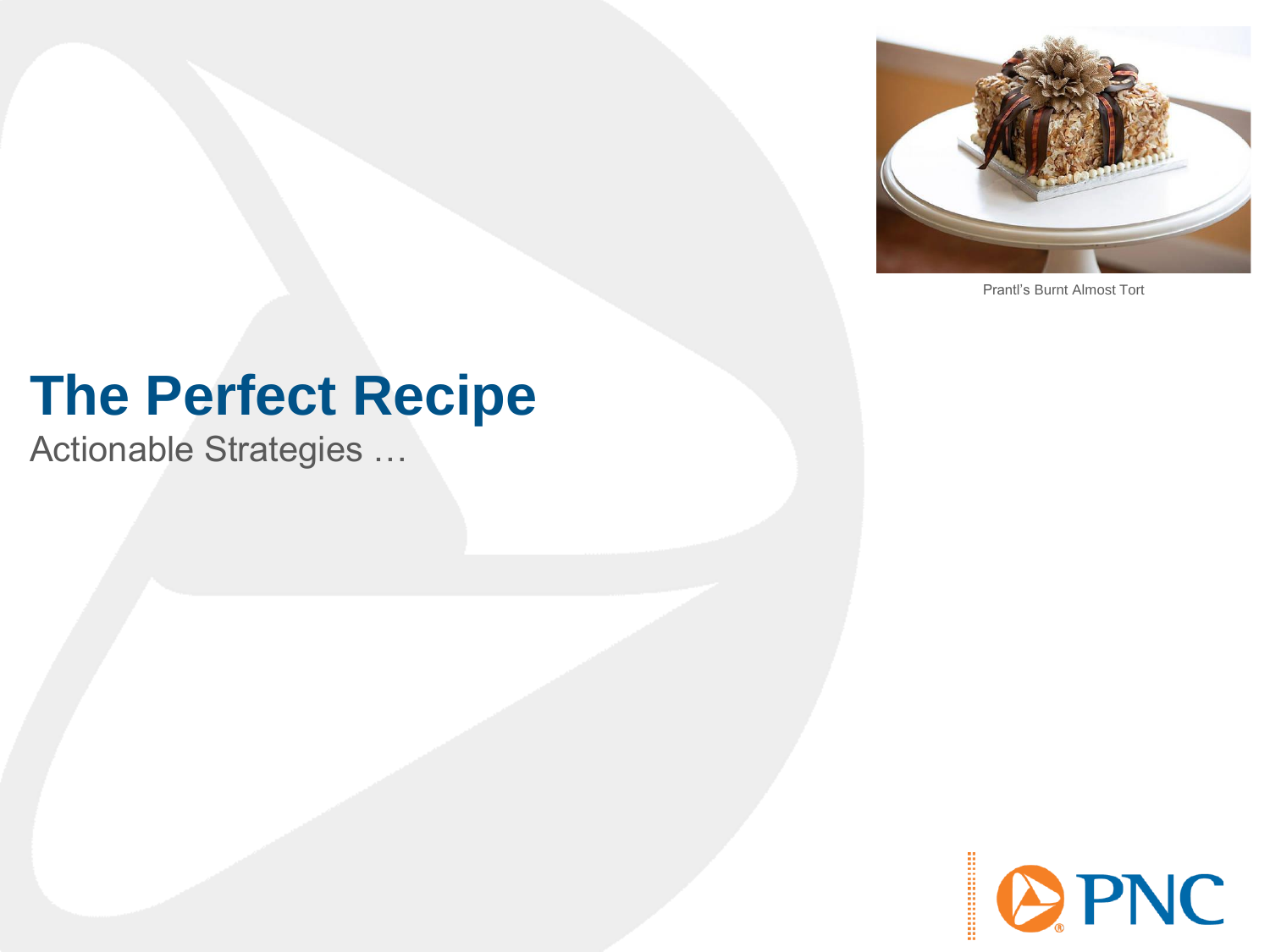### **The Perfect Recipe** One size doesn't fit all



- **Think beyond wire transfer replacement for these solutions ... look where** attributes such as enhanced information and transparency are providing value
- While these could fit for selected "batch" processes, they likely do not resonate for core payable and payroll processes
	- − Speed of payment is likely not the driver here
	- − There could be a fit for precision to limit Just in Time disruption of supply chain or as part of broader payment network strategy combining payment with acceleration?
- Focus on transaction streams or use cases creating differentiating experiences
- Target remaining check-based transaction stream subsets where the value and utility of these new modalities delivers a desired impact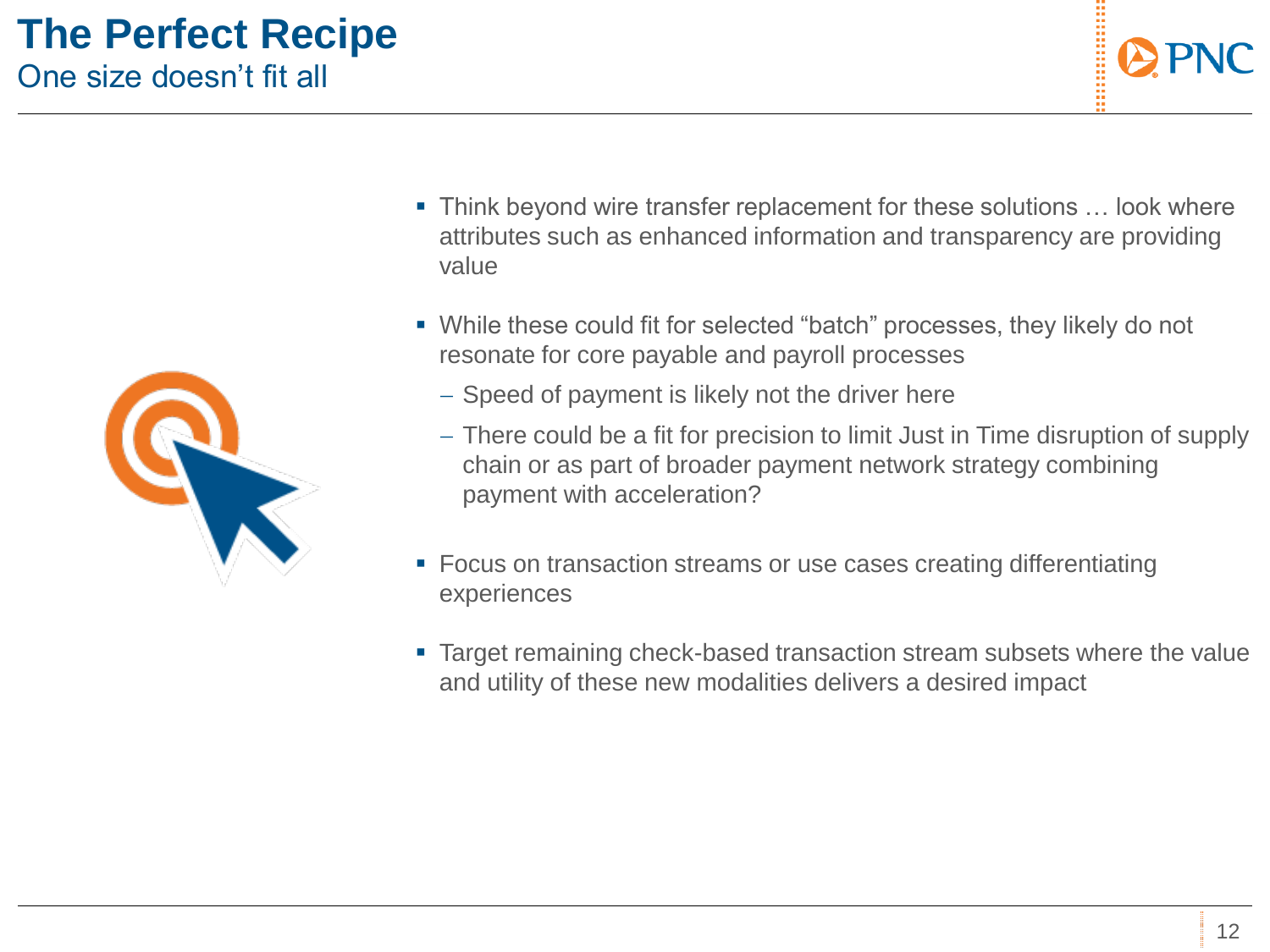## **The Perfect Recipe**

Dining in or Taking Out



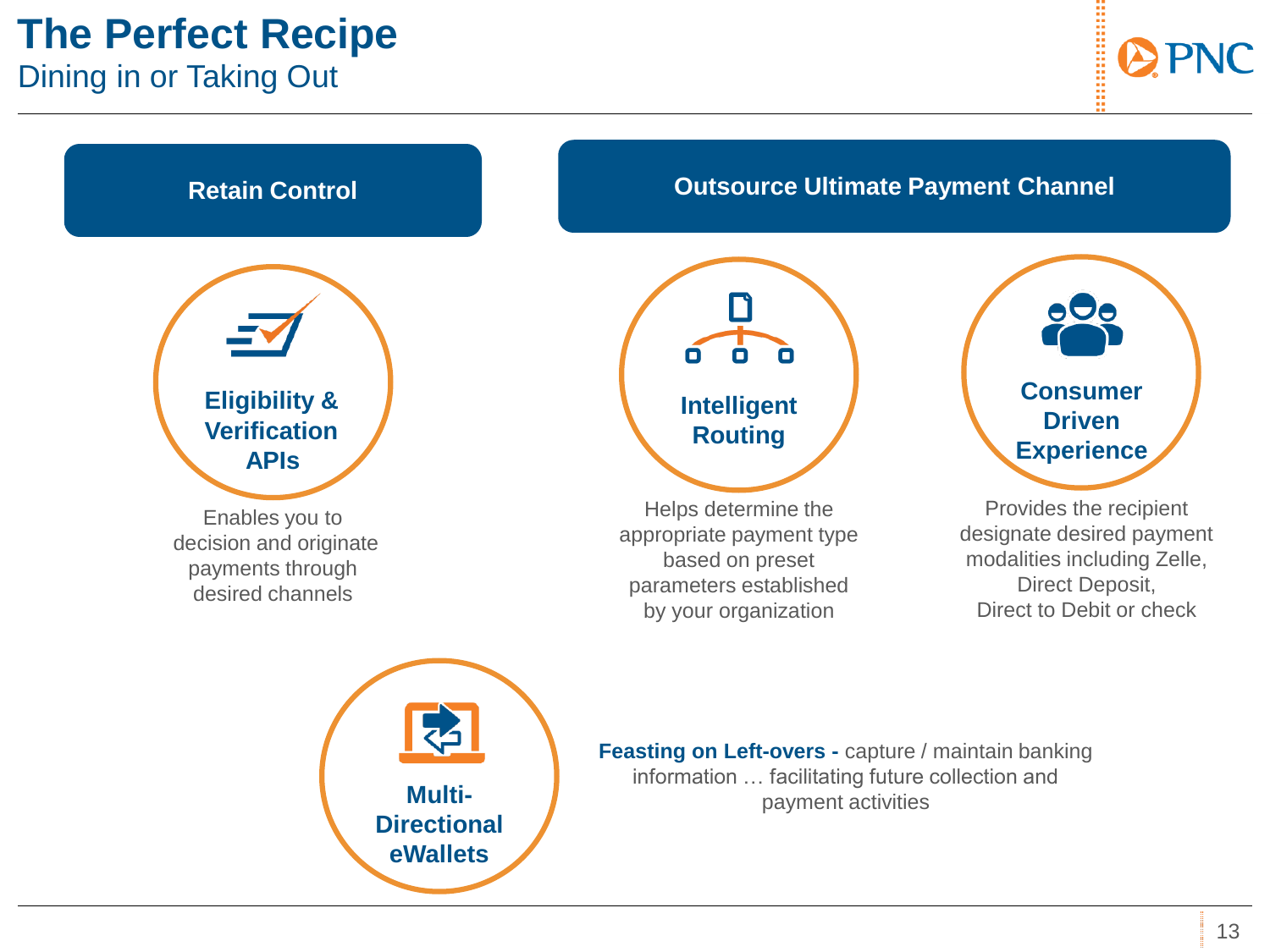# **The Perfect Recipe**

Leverage Differentiating Solution Attributes





The RTP Network also provides for **Request for Payment** messaging – requests can be delivered to individuals or organizations with subsequent payment including reference information from the request

Real Time Payments can incorporate **Remittance Advice** – providing up to 4,000 characters of ISO structured information





**Request for Information** messaging allows for collaboration and communication of details associated with a Real Time Payment credit

**Recipient Controlled Experiences** allow student to select desired form of payment

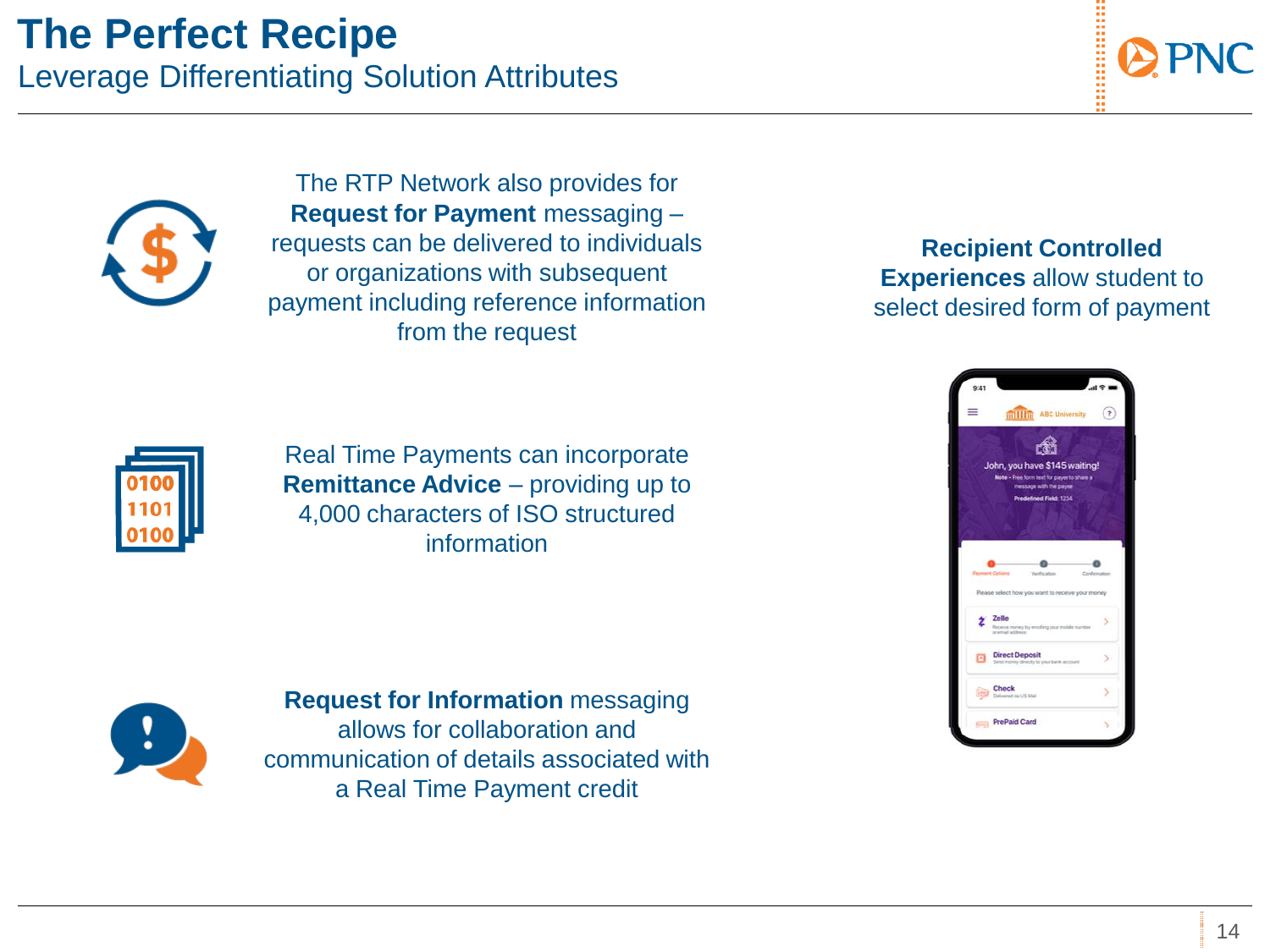

Pierogies

## **Featured Items**

Use Cases in Place and Being Pursued TODAY

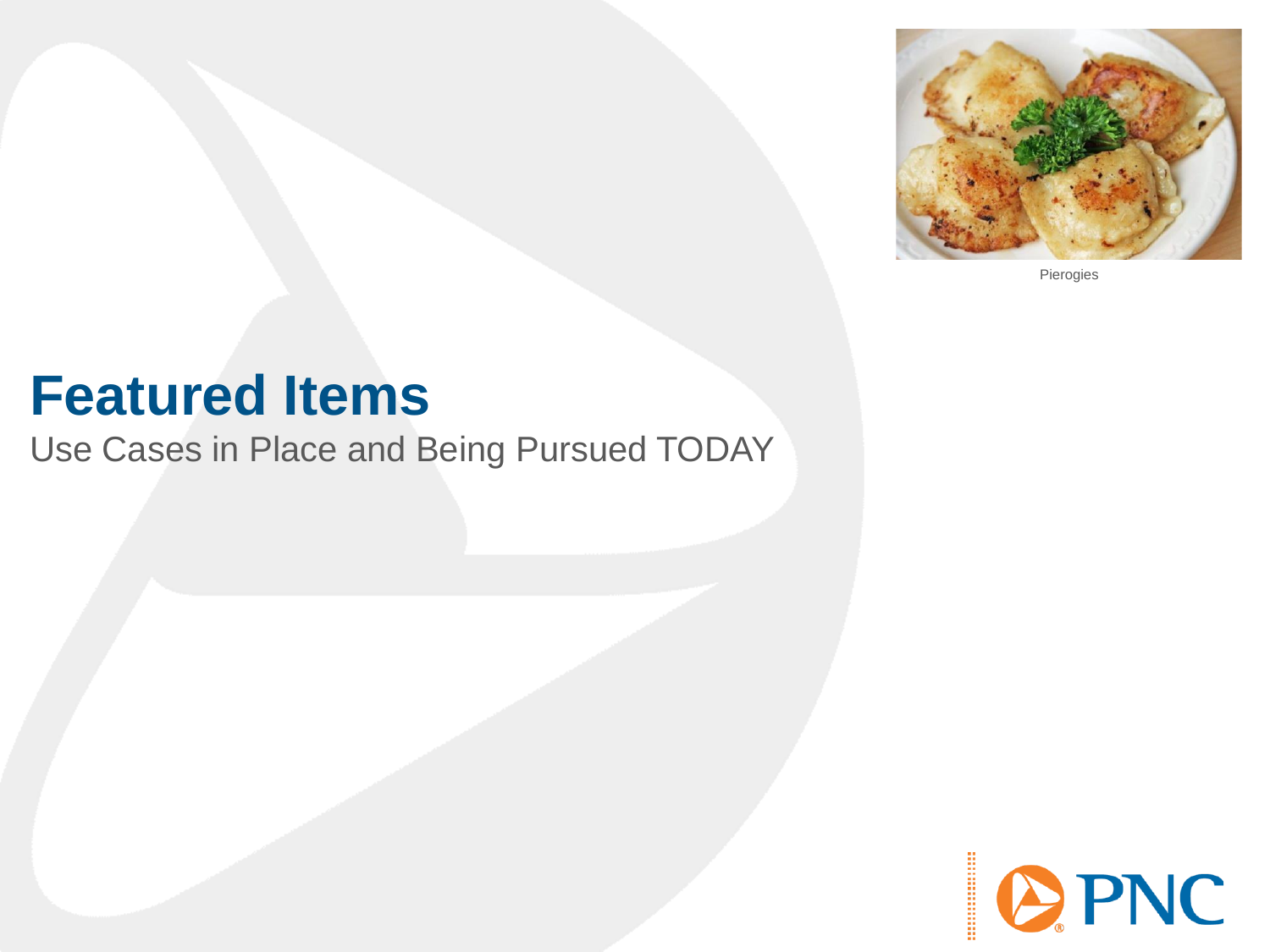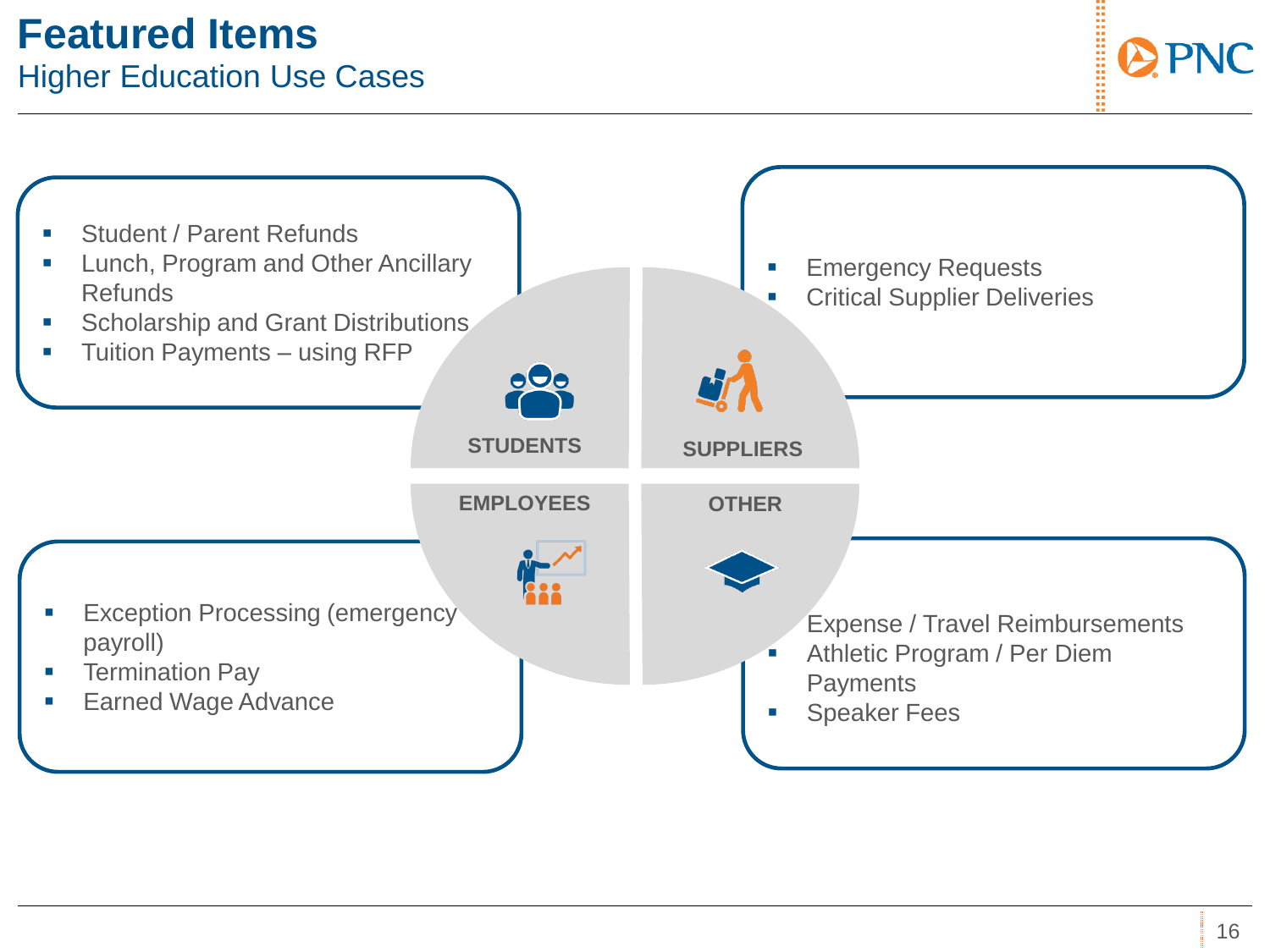

## **Avoiding Indigestion**

Key Considerations and Potential Obstacles …

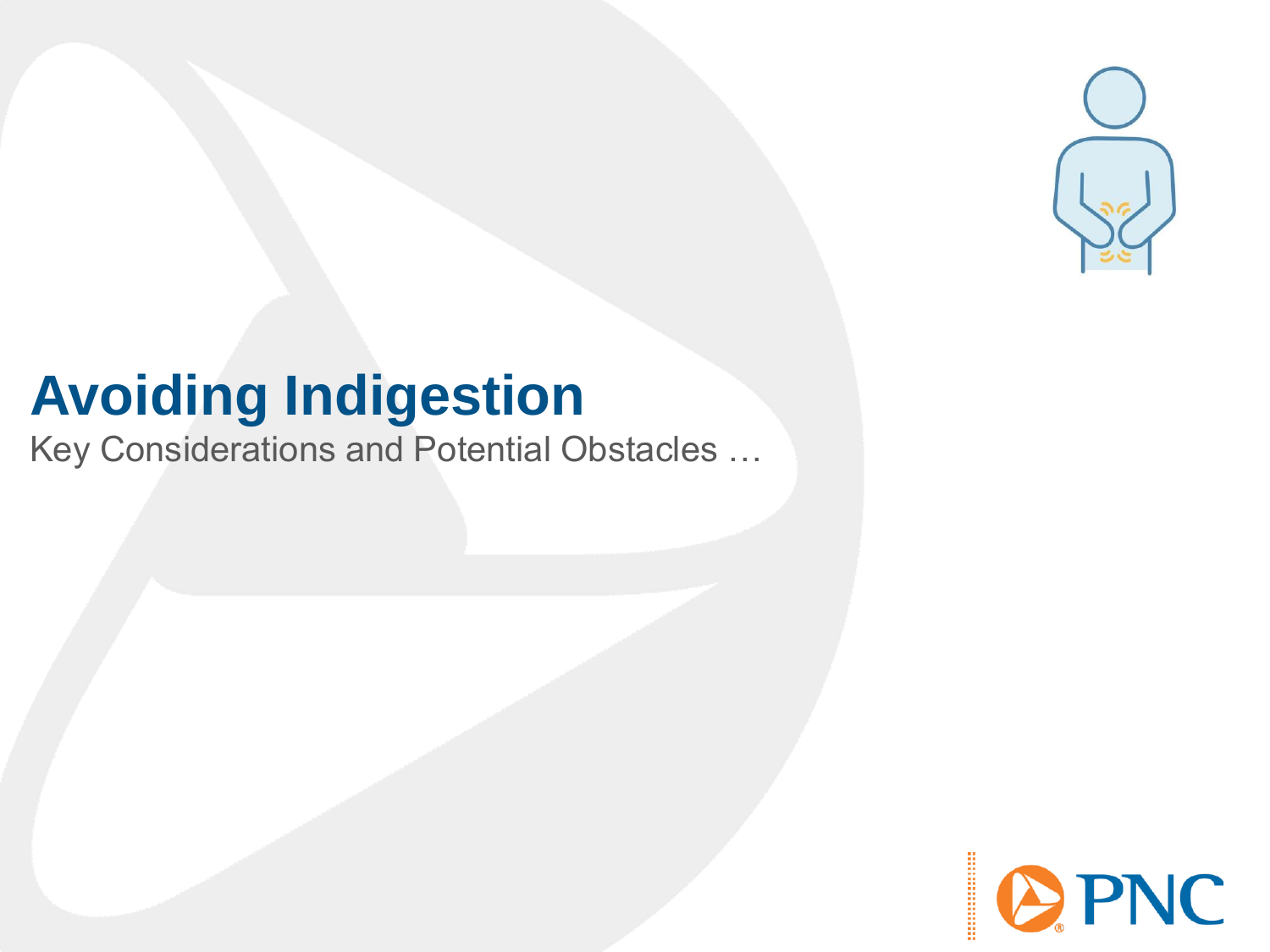



Potential impacts on student satisfaction, employee retention and supplier relationships resonate well beyond Treasury and Finance



These are more than pure payment conversations



Assess your I/T partner's readiness for change



Initiatives need to be considered in relation to other projects – importance of valuing outcomes to set priority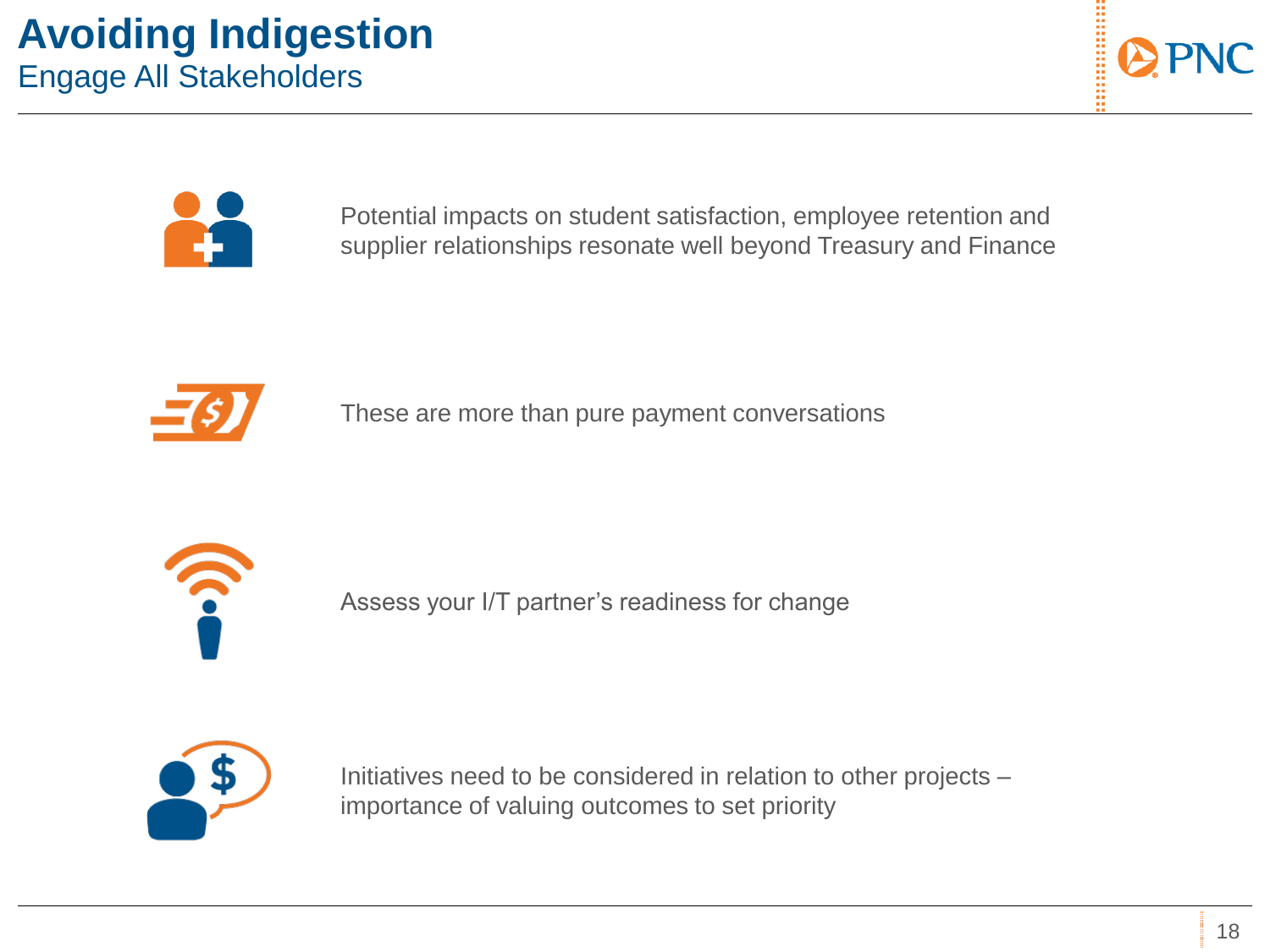### **Avoiding Indigestion** Don't Let Faster Payments Equal Increased Fraud<sup>1</sup>



- **Wire Transfer** remains the dominate payment channel linked to BEC **43%** of organizations had BEC attempts linked to Wire Transfer (from high of 60% in 2016) – points to value placed on **immediacy** of transfer
- 34% or organizations had BEC attempts linked to ACH Credit and 14% linked to Check payments narrowing gap to Wire attributable to **increased scrutiny** on Wire Transfers

#### 19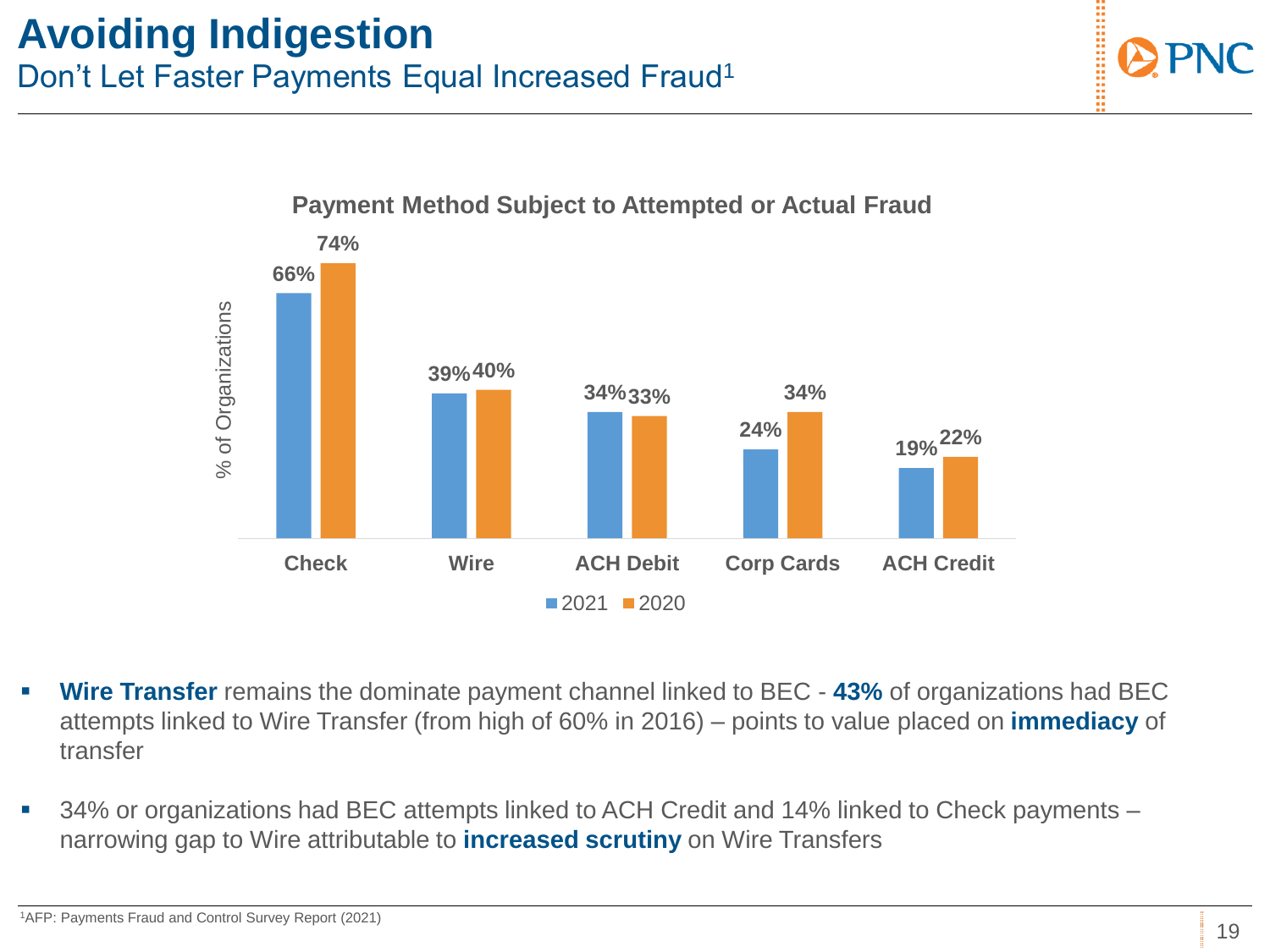## **Avoiding Indigestion**

Importance of Maintaining a Strong Internal Control Environment

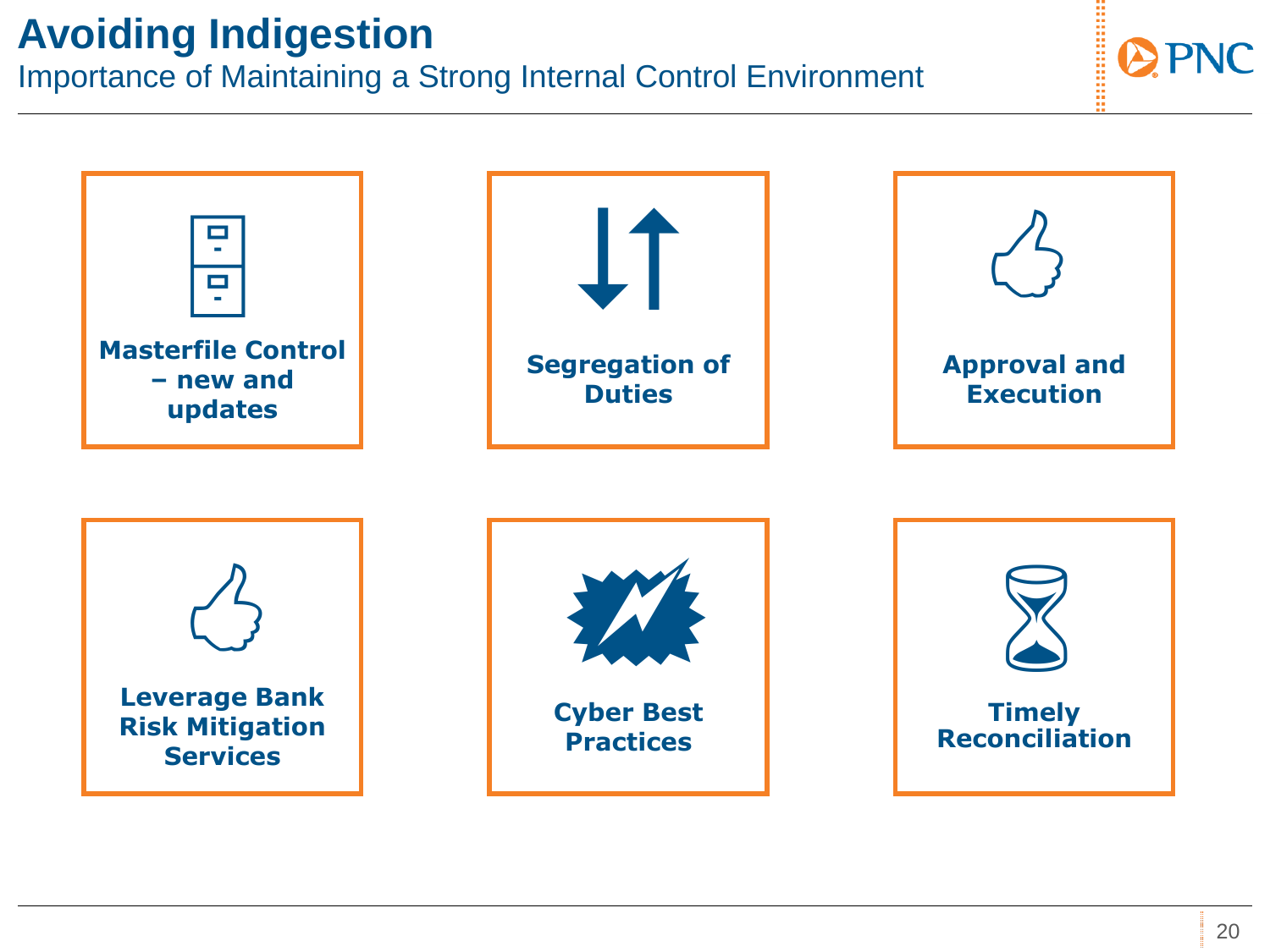### **Avoiding Indigestion** Focus on Reconciliation





**… and How These Transactions Will Be Presented in Information Reporting and BAI files**



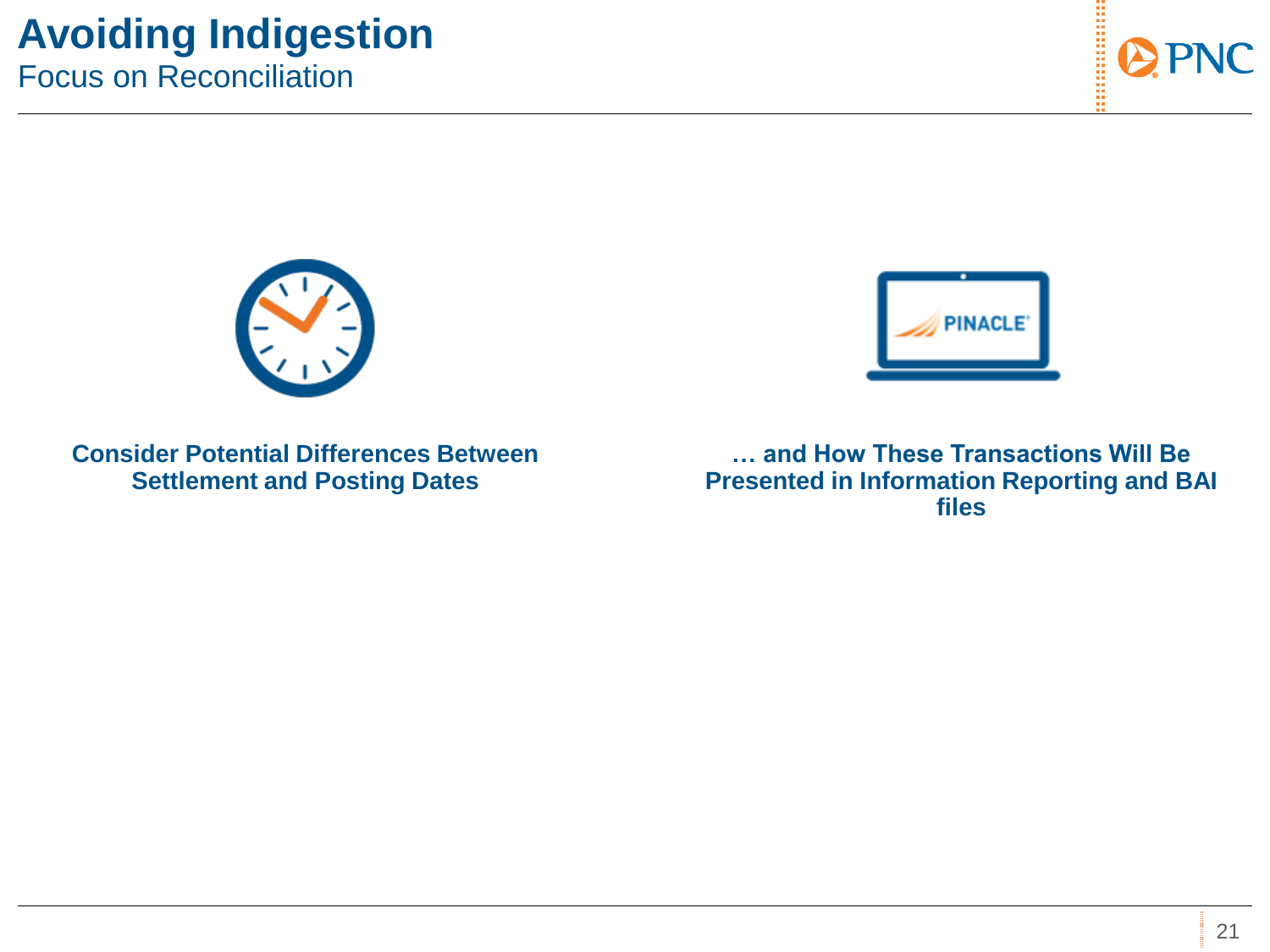### **Avoiding Indigestion** Finding the Right Sou Chef

### **Importance of finding the right partner for your digital transformation journey**



**Modernized payment infrastructure** – providing scalability, integration, transparency, tracking and control

Proven ability to **innovate** and **execute**

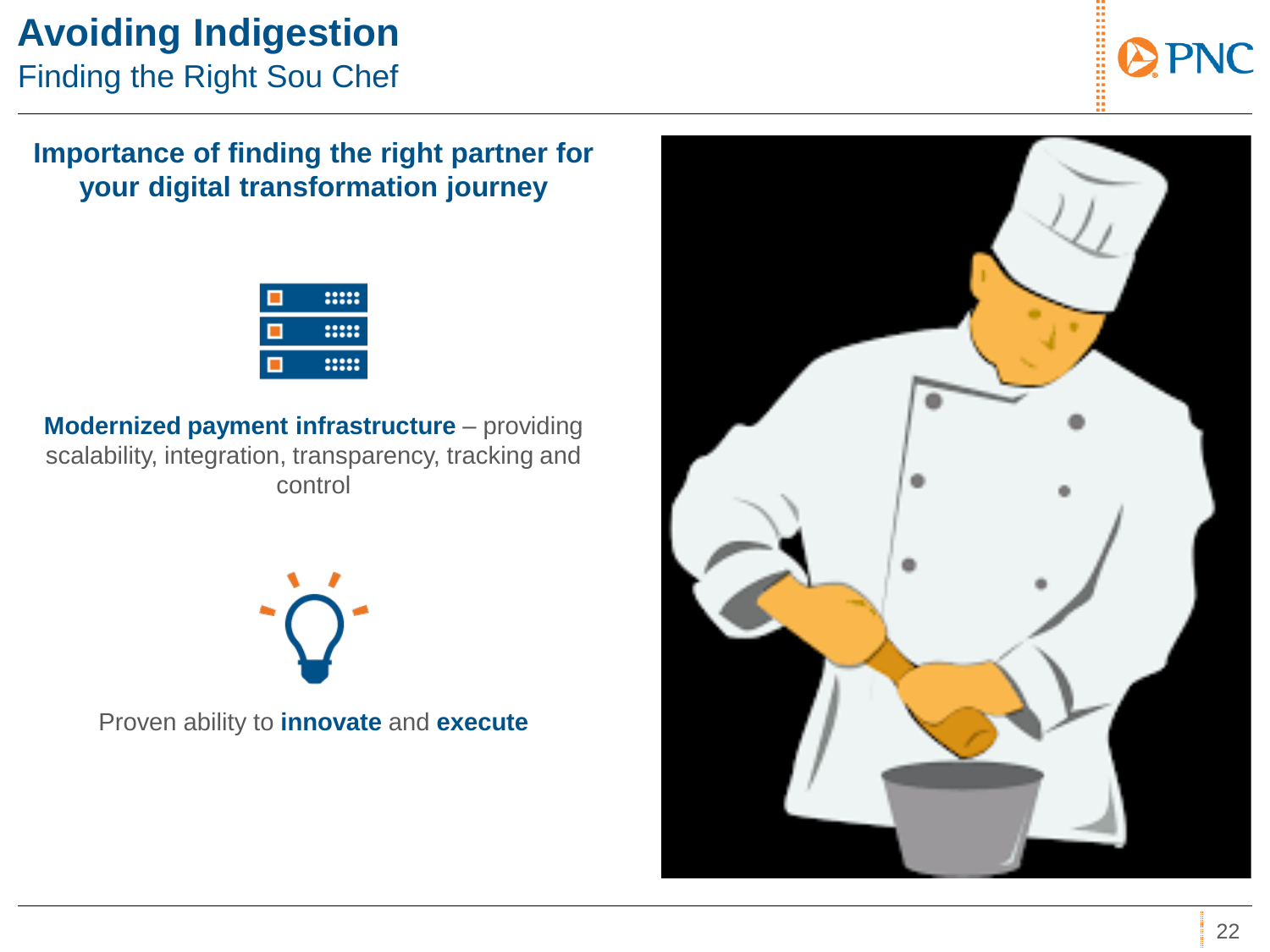|                                                                                                                                                                                                                                                                                    | <b>P&amp;G's</b>                                                                                                                                                                                                                                                                                                              |                                                                                                                                                                                                                                                                                                                                                                                        |  |
|------------------------------------------------------------------------------------------------------------------------------------------------------------------------------------------------------------------------------------------------------------------------------------|-------------------------------------------------------------------------------------------------------------------------------------------------------------------------------------------------------------------------------------------------------------------------------------------------------------------------------|----------------------------------------------------------------------------------------------------------------------------------------------------------------------------------------------------------------------------------------------------------------------------------------------------------------------------------------------------------------------------------------|--|
|                                                                                                                                                                                                                                                                                    | STRIP DISTRICT + 412.281.6366 - 60 21st St. + Pittsburgh, PA 15222                                                                                                                                                                                                                                                            |                                                                                                                                                                                                                                                                                                                                                                                        |  |
| <b>Egg Combos</b>                                                                                                                                                                                                                                                                  | <b>Fan Favorites</b>                                                                                                                                                                                                                                                                                                          | Hotcakes, French                                                                                                                                                                                                                                                                                                                                                                       |  |
| Served with your choice of our (poencies potatoes, French fries<br>as tomate slow. (Substitute built cap for more) & toest                                                                                                                                                         | TEX-MEX OMELET - Chaira sausan, cheddar                                                                                                                                                                                                                                                                                       | <b>Toast &amp; Waffles</b>                                                                                                                                                                                                                                                                                                                                                             |  |
| MEAT & EGGS* - 2 eggs any style with your<br>choice of double smaked, thick-slice boons,<br>hand-caved ham, sausage links or turkey souspan<br>porties                                                                                                                             | cheese and salsa, topped with quacanake & sour ceases,<br>smed with Lyoniese optatoes & toyst<br><b>GAIL'S FAVORITE EGGS*-Lighty</b><br>sonmbled, topped with cream cheese & scalibors.<br>served with Lyonnoise potatoes & tocat                                                                                             | PAMELA'S FAMOUS CREPE-STYLE HOTCAKI<br>(3)<br>With meat - exto<br>Choice of meet - double smaked, thick-sliced bacon,<br>hond-carved ham, sausage links or tuskey sausage patters                                                                                                                                                                                                      |  |
| KIELBASA & EGGS" - 2 eggs any style with<br>miled kiehma                                                                                                                                                                                                                           | ₹Homemade Hash                                                                                                                                                                                                                                                                                                                | <b>CREPE-STYLE SHORT STACK HOTCAKES</b><br>(2)<br>With meat - ceta                                                                                                                                                                                                                                                                                                                     |  |
| $2 EGGS^* - h\eta y y h$<br><b>Omelets</b><br>Served with your choica of our Lyankdise paticipan, Essay's friest<br>or tunoto sloss (Substitute fruit cap for moral & toest)                                                                                                       | Served with 2 eggs ony style & togst or torbles.<br><b>CHORIZO HASH - Lyonneise potatoes mixed</b><br>with chorizo sausage & ialapeno, topped with melted<br>chedder & sour cream<br>PITTSBURGH HASH - Lyomobe putation mixed<br>with kiedyze & soverkrayt, traped with Swiss<br><b>CORNED BEEF HASH - Lyonnoise potutoes</b> | Choice of meet - double smoked, thick-sliced bocon,<br>hondicarved hom, sausage links or turkey sausage potters<br>FRENCH TOAST With meat - colta<br>Onaice of meat - double smaked, fliidir skeed bacon,<br>hond-carved ham, sausage links or turkey sausage patters<br><b>CALIFORNIA FRENCH TOAST</b><br>Home-style whole wheat raisin bread dunked in<br>chnamon-vanillo egg batter |  |
| <b>CHEESE OMELET</b> - Choice of American, Swiss or<br>deddar<br><b>MEAT &amp; CHEESE OMELET</b> - Chrica of borns                                                                                                                                                                 | mixed with corned boat<br>THE MORNING AFTER BREAKFAST SPECIAL<br>2 eggs," your choice of hom, bocon, or sousoge                                                                                                                                                                                                               | Topped with wolnuts, chocolate chips, bananas,<br>structuries or blankeries extra<br><b>CROISSANT FRENCH TOAST</b><br>Coissant sooked in cinnamon-vanillo egg better &                                                                                                                                                                                                                 |  |
| strustoge er hom.<br>WESTERN OMELET - Ham, pepper, & orient<br>CORNED BEEF & SWISS OMELET                                                                                                                                                                                          | & hotcokes<br>ubcitute specially hotcokes extra                                                                                                                                                                                                                                                                               | topped with carattel sauce & walnuts<br><b>BELGIAN WAFFLE</b><br>With wellwis, chocolate chips, bananas, strawbenies<br>Nuebenier, awhy.                                                                                                                                                                                                                                               |  |
| SPINACH & FETA OMELET<br>VEGGIE OMELET - Tomato, onion, pepper, &<br>mohoore                                                                                                                                                                                                       |                                                                                                                                                                                                                                                                                                                               | Sides                                                                                                                                                                                                                                                                                                                                                                                  |  |
| <b>MUSHROOM &amp; CHEESE OMELET</b><br><b><i>BROCCOLI &amp; CHEDDAR OMELET</i></b>                                                                                                                                                                                                 | <b>Specialty Hotcakes</b><br>Crepe-Style                                                                                                                                                                                                                                                                                      | Double smaked, thick-slined bacon, hand-carved ham,<br>charize petties, Kelbese, seusage links or turkey sausage<br>ozties<br>Corned beef hosh                                                                                                                                                                                                                                         |  |
| <b>BGG WHITES more</b><br><b>ONEESE - American</b> , Swiss or checker<br>VEGGIES - Farsh muchmoms, spirach, turnsto, onion, pepper;<br>idepenes, Imaculi.<br><b>RTA ONESE mmg</b><br>EXTRA MEAT - Bocon, several, hans, tukey several, chairs<br>a Esbezi<br>ADD CHICKEN OR TURKEY | <b>STRAWBERRY HOTCAKES -- Stuffed with healt</b><br>stroubenies, brown sugar, sour cream & topped with<br>whiteved cream.<br><b>BLUEBERRY HOTCAKES - Stuffed with</b><br>blueberies, brown sugar, saur cream & tapped with<br>whipped cream                                                                                   | Pittsburgh hosh<br>Choice heeb<br>Famous Lyonnoise patches 3<br>Extro equ <sup>+</sup><br>Bogel or english muffin<br>With cream cheese exhit                                                                                                                                                                                                                                           |  |
| <b>Breakfast Sandwiches</b>                                                                                                                                                                                                                                                        | CHOCOLATE CHIP BANANA HOTCAKES -<br>Stuffed with bonones, chocolate chips & whipped                                                                                                                                                                                                                                           | Toest - Italian, whole wheet, net or raisin<br>Fruit bowl (mixed fruit)                                                                                                                                                                                                                                                                                                                |  |
| <b>EGG* &amp; CHEESE SANDWICH</b><br>With bocon, sausage or ham<br>down was                                                                                                                                                                                                        | cream<br><b>RANANA WALNUT HOTCAKES - Sached with</b>                                                                                                                                                                                                                                                                          | Fruit cup (mixed fruit)<br>Site of struckeries                                                                                                                                                                                                                                                                                                                                         |  |

## **Additional Menu Items**

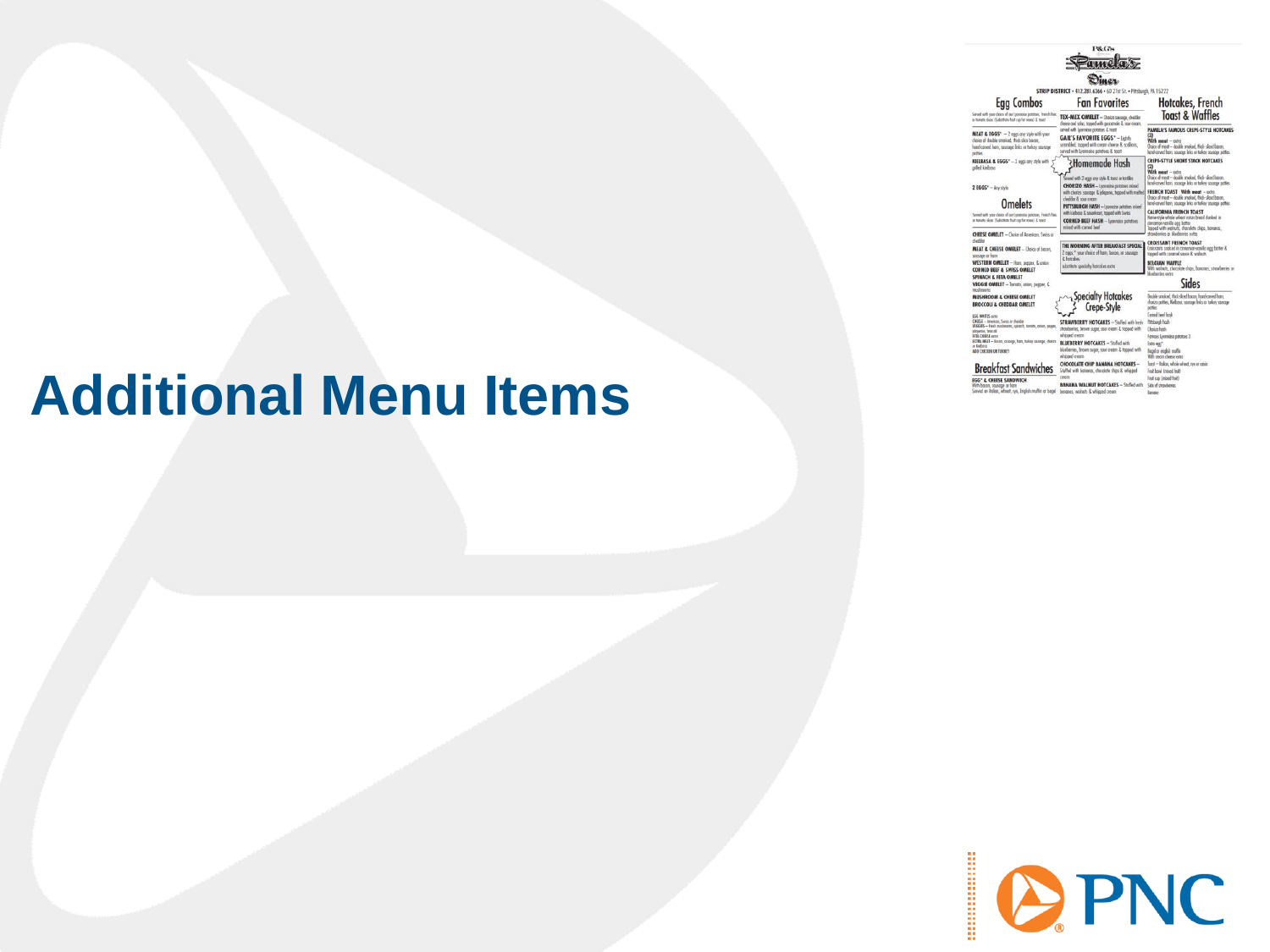## **Additional Menu Items**

Confidently Knowing Who You Are Transacting With



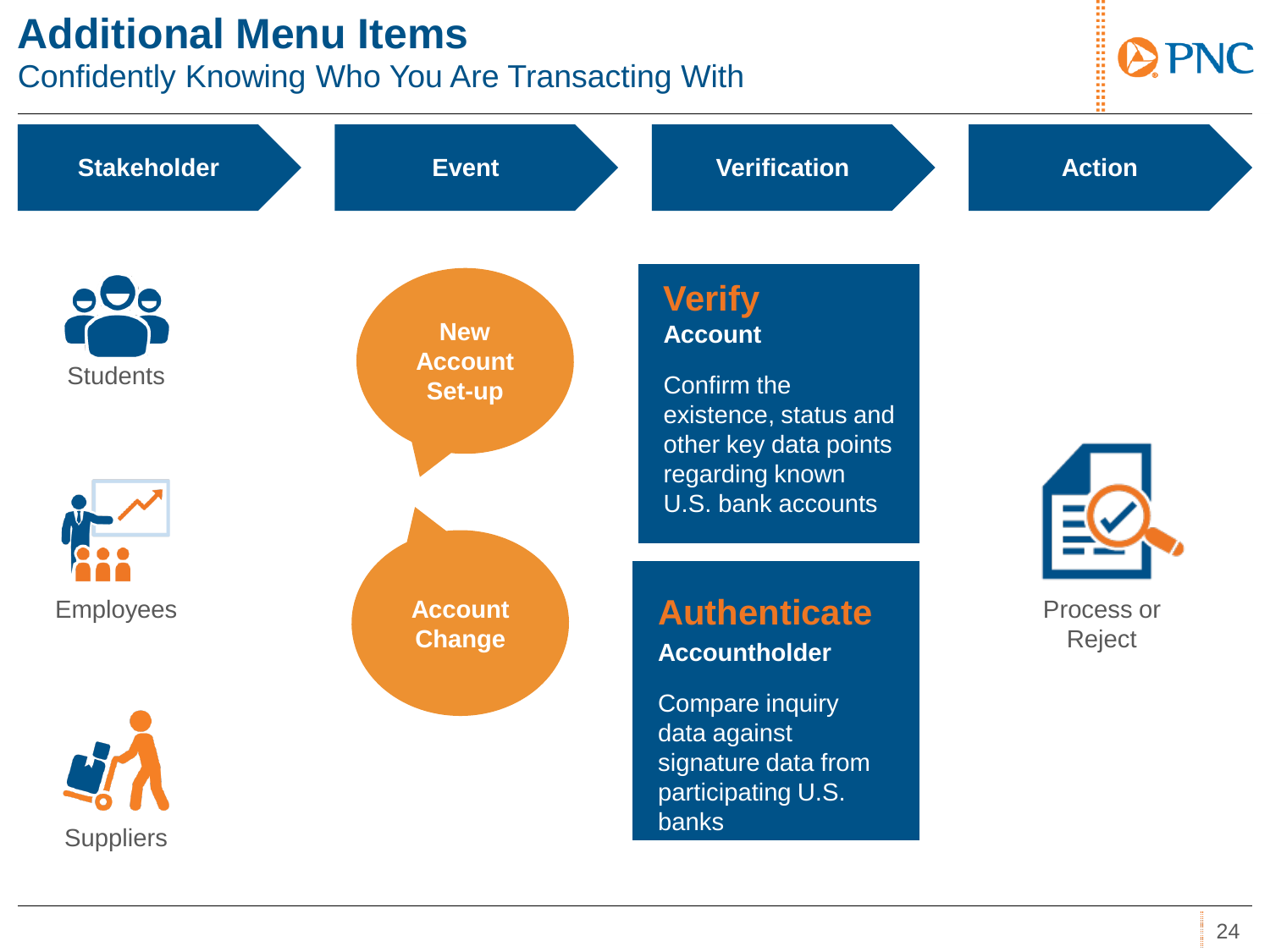**Not all banks, credit unions and other FI's contribute account data …**

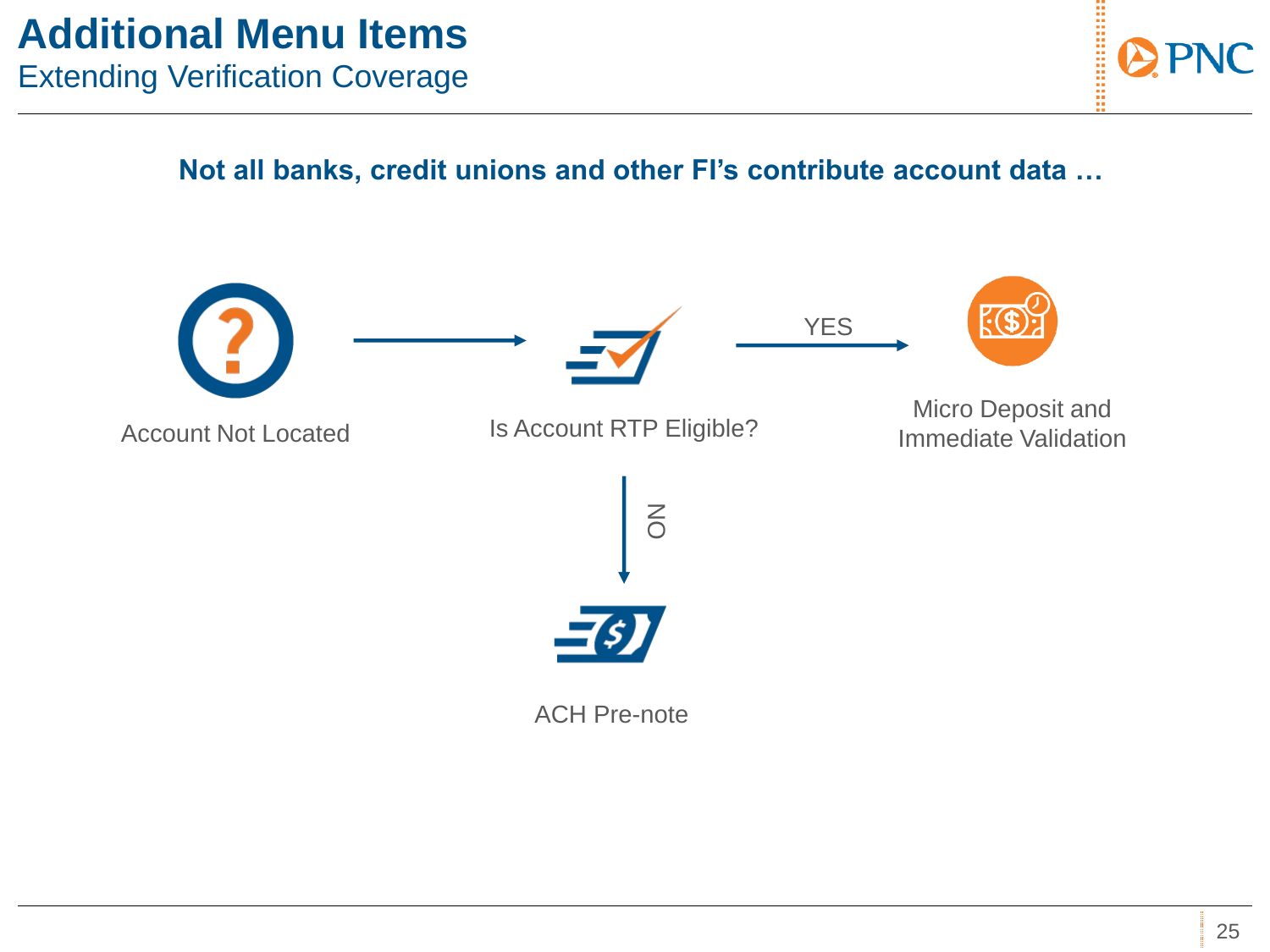### Alternatives to International Wire Transfers



**International Wire Challenges (beyond cost): settlement timing and ultimate settlement amount uncertainty**

Leverage traditional ACH processing options to connect to regional International Low Value systems

#### **Now Community Community Community Community Community Community Community Community Community Community Community Community Community Community Community Community Community Community Community Community Community Communi**

#### Interoperability with other regional Faster Payment Networks



Immediate Cross-Border Payments (IXB) proof of concept featuring The Clearing House, SWIFT and EBA Clearing (10/21)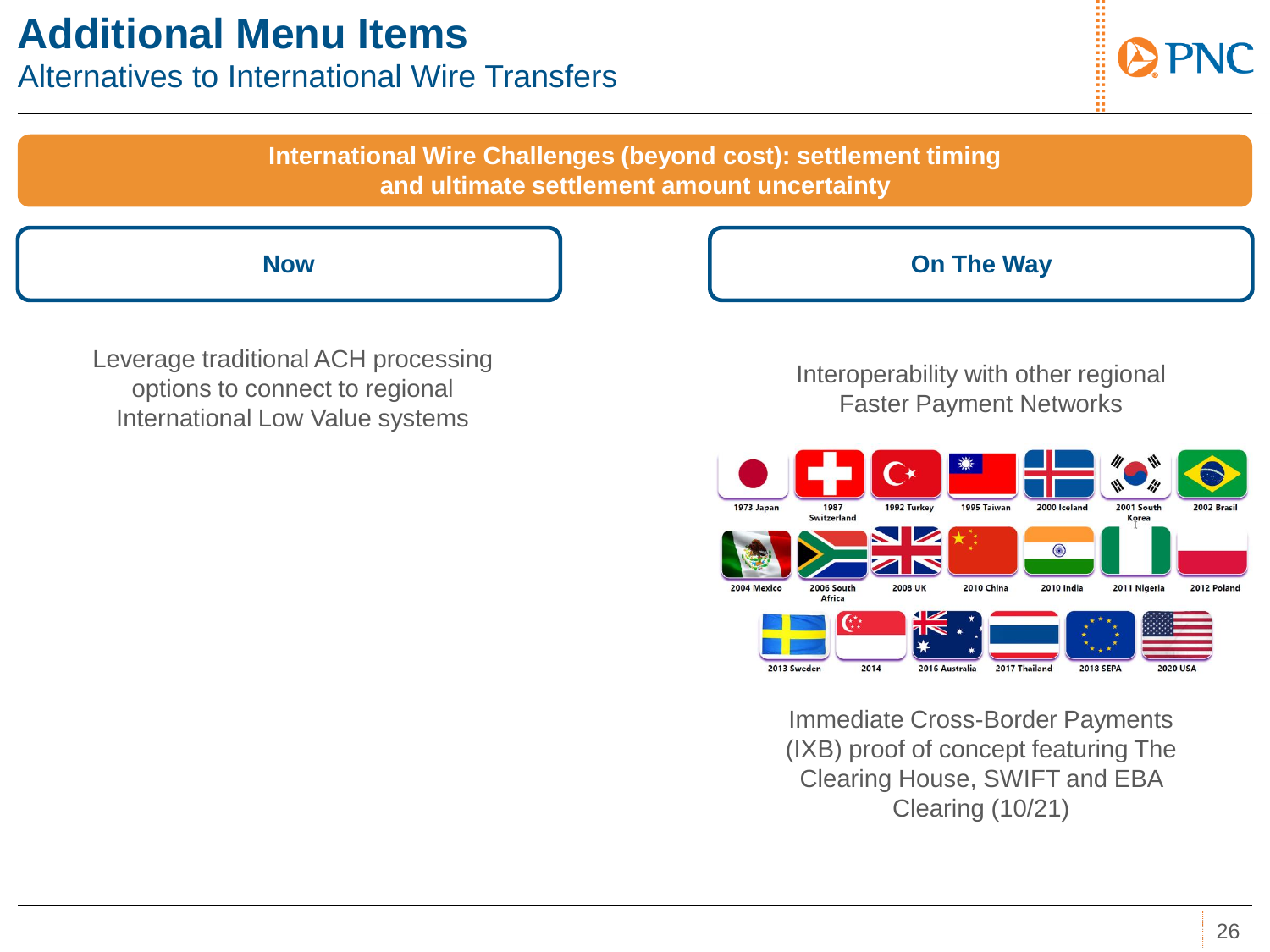## **Thanks for stopping by …** open

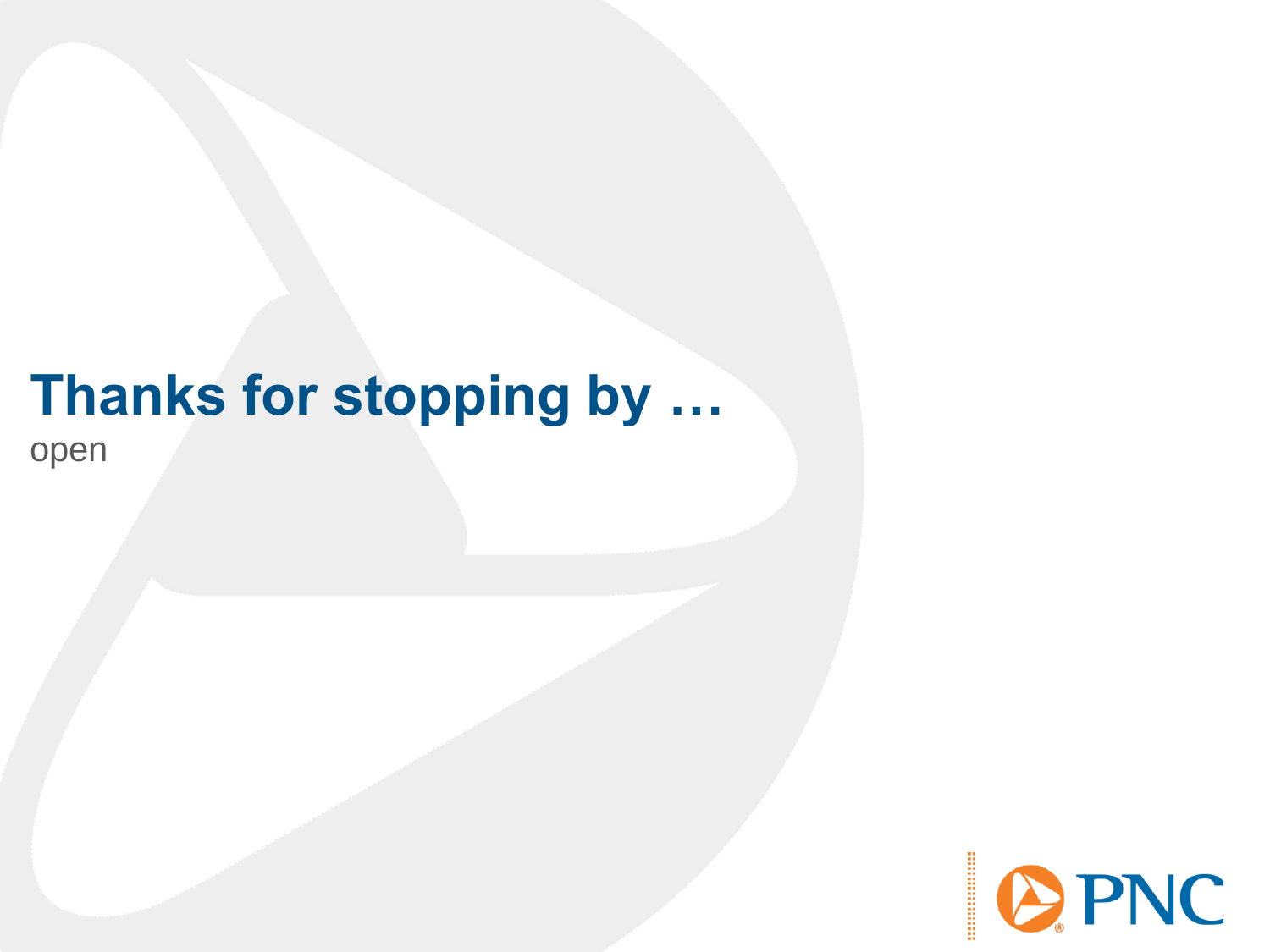## **PNC Treasury Management Platform**

End-to-End Solutions to Power Your Digital Transformation